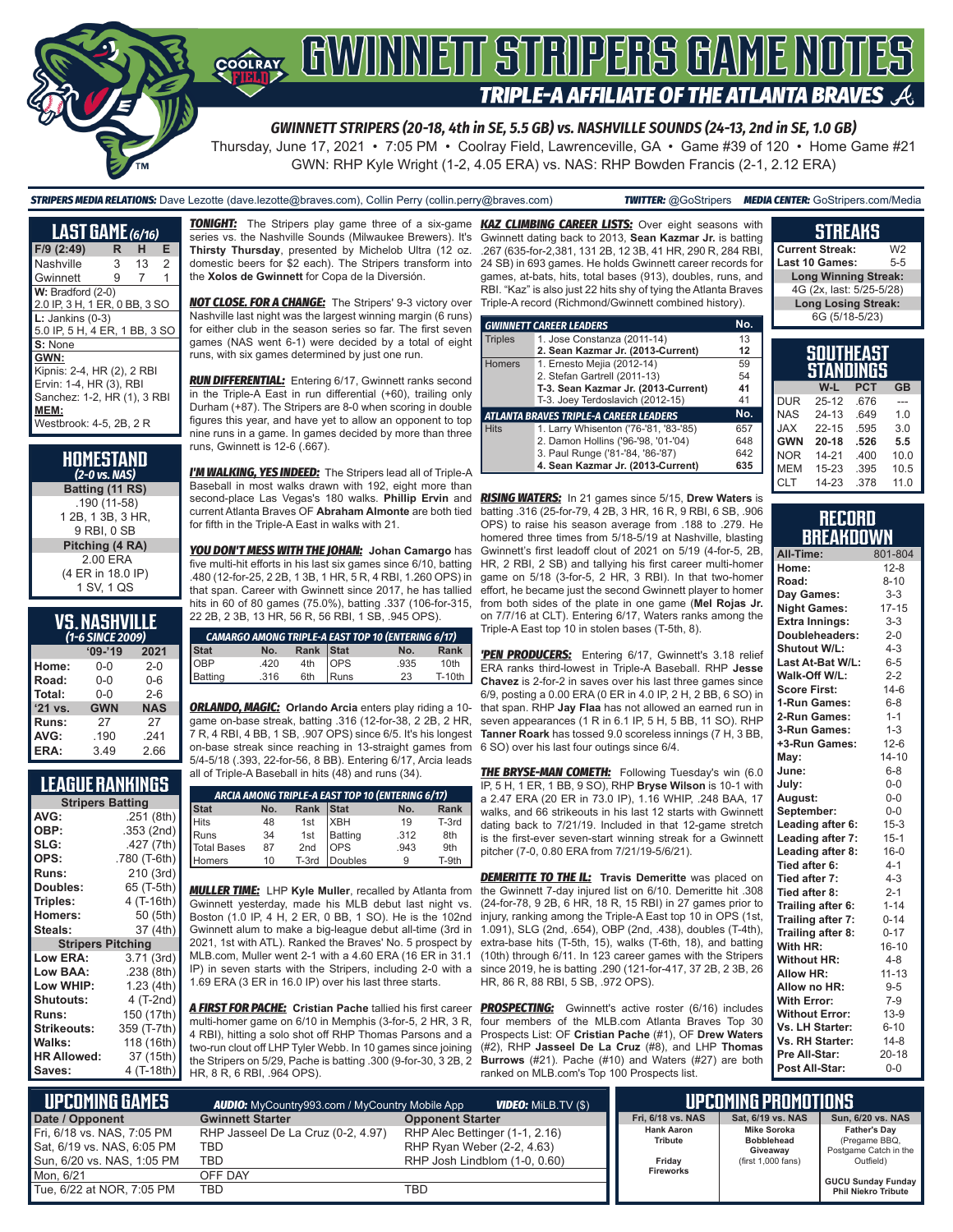

#### *THURSDAY, JUNE 17, 2021 VS. NASHVILLE*

| <b>MANAGER MATT TUIASOSOPO</b>                                                                                                                            | <b>VS. 2021 OPPONENTS</b>                                                                                                                     |
|-----------------------------------------------------------------------------------------------------------------------------------------------------------|-----------------------------------------------------------------------------------------------------------------------------------------------|
| Matt Tuiasosopo is in his first season as Gwinnett manager and his third season                                                                           | <b>Road</b><br><b>Total</b><br>Home<br>Home<br><b>Road</b><br>Total                                                                           |
| as a coach in the Atlanta Braves organization in 2021. He was named the seventh                                                                           | CHA<br>COL<br>$5 - 1$<br>$5 - 1$<br>$\overline{\phantom{a}}$<br>---<br>$\cdots$<br>---                                                        |
| manager in team history on 3/30/21. Tuiasosopo is both the youngest manager in                                                                            | <b>DUR</b><br>LOU<br>$4 - 2$<br>$4 - 2$<br>---<br>$---$<br>---<br>---                                                                         |
| team history (turned 35 on 5/10) and the first former Gwinnett player to manage the<br>club (hit .221 with 19 HR, 73 RBI in 178 games from 2016-17).      | <b>JAX</b><br>$4 - 2$<br>$1 - 5$<br>$1 - 5$<br><b>MW DIV</b><br>$0-0$<br>$4 - 2$<br>---                                                       |
|                                                                                                                                                           | <b>MEM</b><br>$5 - 1$<br>$3 - 3$<br>$8 - 4$<br><b>NAS</b><br>$1 - 0$<br>$0-6$<br>$1 - 6$                                                      |
| Tuiasosopo made his managerial debut in 2019 with Class-A Rome, leading the club                                                                          | <b>NOR</b><br>$\overline{a}$<br>---<br>$\sim$                                                                                                 |
| to a 65-74 record and earning Atlanta's Bobby Cox Award for minor league manager                                                                          | <b>SE DIV</b><br>$7-6$<br>$8 - 10$<br>$15 - 16$                                                                                               |
| of the year. He was set to return to Rome in 2020, but was reassigned to the Braves<br>Alternate Site at Coolray Field once the MiLB season was canceled. |                                                                                                                                               |
|                                                                                                                                                           | <b>LAST AT-BAT WINS (6)</b>                                                                                                                   |
| <b>PCT</b><br><b>Playoffs</b><br>Tuiasosopo's Managerial Career<br>W-L<br><b>Games</b>                                                                    | The Stripers are 6-5 (.545) in games decided in the last at-bat in 2021.                                                                      |
| 38<br>With Gwinnett (1 Season):<br>$20 - 18$<br>.526<br>0<br>MiLB Career (2 Seasons):<br>177<br>85-92<br>0<br>.480                                        | Date/Opponent<br><b>Score</b><br><b>Game-Winning Play</b>                                                                                     |
|                                                                                                                                                           | 5/4 at Charlotte<br>10-9 (12th)<br>Almonte scores on E4 (Reynolds)                                                                            |
| All staff bios available in the 2021 Stripers Media Guide                                                                                                 | Camargo RBI single<br>5/9 at Charlotte<br>12-9 (10th)<br>5/14 vs. Louisville<br>$2-1$ (8th)<br>Arcia 2-out solo HR                            |
|                                                                                                                                                           | 5/16 vs. Louisville<br>5-4 (9th)*<br>Arcia walk-off solo HR                                                                                   |
| EJECTIONS (2)                                                                                                                                             | $2-1$ (9th)*<br>5/25 vs. Memphis<br>Kazmar walk-off single                                                                                    |
| Date/Inning<br>Player/Coach<br><b>Umpire</b><br><b>Ryan Goins</b><br>5/25 vs. MEM, 7th Inning<br><b>HP Clint Vondrak</b>                                  | 6/9-G2 at Memphis<br>$3-1$ (8th)<br>Waters RBI single                                                                                         |
| <b>MGR Matt Tuiasosopo</b><br>6/3 vs. JAX, 8th Inning<br><b>HP Alex Tosi</b>                                                                              |                                                                                                                                               |
|                                                                                                                                                           | *Denotes "walk-off" winl                                                                                                                      |
|                                                                                                                                                           |                                                                                                                                               |
| <b>TEAM DEFENSE (3RD IN TRIPLE-A EAST)</b>                                                                                                                | <b>GWINNETT PLAYERS USED (49 IN 2021)</b>                                                                                                     |
| G<br><b>TC</b><br><b>DP</b><br><b>PCT</b><br>PO<br>A<br>Е<br><b>TP</b>                                                                                    | Lee, Dylan<br>Position (22):<br>Pitchers (27):<br>Martinez, Carlos                                                                            |
| .986<br>38<br>1382<br>1004<br>358<br>20<br>43<br>-1                                                                                                       | Arano, Victor<br>Lopez, Yoan<br>Almonte, Abraham<br>Morales, Jonathan                                                                         |
| $\mathsf{cs}$<br><b>PCT</b><br>PB<br>W-L<br><b>Catchers</b><br><b>SB</b><br><b>ATT</b>                                                                    | Biddle, Jesse<br>Arcia, Orlando<br>Martin, Chris<br>Pache, Cristian<br>Bradford, Chasen<br>Muller, Kyle<br>Brugman, Jaycob<br>Sanchez, Yolmer |
| 0<br>.000<br>Casteel, Ryan<br>$\mathbf{1}$<br>$\mathbf{1}$<br>$\mathbf{1}$<br>$1 - 1$                                                                     | Burrows, Thomas<br>Newcomb, Sean<br>Camargo, Johan<br>Snider, Travis                                                                          |
| 3<br>.250<br>$\mathbf{0}$<br>Jackson, Alex<br>4<br>$6-4$<br>1                                                                                             | Casteel, Ryan<br>Chavez, Jesse<br>Roark, Tanner<br>Unroe, Riley                                                                               |
| Lucroy, Jonathan<br>10<br>.286<br>4<br>1<br>$5 - 10$<br>14<br>Martinez, Carlos<br>3<br>0<br>3<br>.000<br>1<br>$2 - 1$                                     | Demeritte, Travis<br>Davidson, Tucker<br>Rodriguez, Jose<br>Waters, Drew<br>De La Cruz, Jasseel<br>Santana, Edgar<br>Ervin, Phillip           |
| Morales, Jonathan<br>2<br>2<br>0<br>$6 - 2$<br>4<br>.500                                                                                                  | Edwards Jr., Carl<br>Tice, Ty<br>Goins, Ryan                                                                                                  |
| 19<br>$\overline{7}$<br>26<br>3<br>.269<br>$20 - 18$<br>Total:                                                                                            | Flaa, Jay<br>Webb, Jacob<br>Gore, Terrance<br>Heredia, Guillermo<br>Greene, Shane<br>Wilson, Bryse                                            |
| <b>Outfield Assists (6):</b><br>Sanchez (2), Waters (2), Almonte (1), Inciarte (1)                                                                        | Hernandez, Daysbel<br>Wright, Kyle<br>Inciarte, Ender                                                                                         |
| Pitcher Pickoffs (1):<br>Muller (1)                                                                                                                       | Horacek, Mitch<br>Jackson, Alex                                                                                                               |
| <b>Catcher Pickoffs (2):</b><br>Casteel (1), Jackson (1)                                                                                                  | Johnstone, Connor<br>Kazmar Jr., Sean<br>Jones, Nate<br>Kipnis, Jason                                                                         |
|                                                                                                                                                           | Kelley, Trevor<br>Lucroy, Jonathan                                                                                                            |
|                                                                                                                                                           | Italics = Player no longer in Braves organization                                                                                             |
|                                                                                                                                                           |                                                                                                                                               |
| <b>STARTS</b>                                                                                                                                             | <b>BASS-LANTA</b>                                                                                                                             |
| <b>By Batting Order</b>                                                                                                                                   | Including MLB rehab assignments, 20 players have played for both Gwinnett and                                                                 |
| Waters (24), Inciarte (6), Pache (4), Almonte (1), Arcia (1), Ervin (1), Sanchez (1)<br>1:                                                                | Atlanta in 2021:                                                                                                                              |
| Arcia (12), Kipnis (8), Goins (6), Pache (4), Waters (3), Almonte (1), Camargo (1),<br>2:                                                                 | OF Abraham Almonte<br>OF Cristian Pache                                                                                                       |
| Ervin (1), Heredia (1) Sanchez (1)<br>Arcia (23), Camargo (11), Lucroy (3), Jackson (1)<br>3:                                                             | LHP Jesse Biddle<br>RHP Edgar Santana<br>RHP Jacob Webb                                                                                       |
| Camargo (12), Demeritte (12), Lucroy (4), Almonte (3), Jackson (3), Kipnis (3),<br>4:                                                                     | INF Johan Camargo<br><b>LHP Tucker Davidson</b><br><b>RHP Bryse Wilson</b>                                                                    |
| Kazmar Jr. (1)<br>Almonte (8), Lucroy (7), Jackson (5), Kazmar Jr. (5), Demeritte (4), Kipnis (3),<br>5:                                                  | RHP Carl Edwards Jr.<br><b>RHP Kyle Wright</b>                                                                                                |
| Snider (2), Camargo (1), Casteel (1), Goins (1), Sanchez (1)                                                                                              | RHP Jay Flaa<br><b>RHP Shane Greene</b>                                                                                                       |
| Goins (9), Ervin (6), Almonte (4), Kazmar Jr. (4), Casteel (3), Lucroy (3),<br>6:                                                                         | OF Guillermo Heredia                                                                                                                          |
| Sanchez (3), Snider (3), Demeritte (2), Jackson (1)<br>Ervin (9), Goins (8), Kazmar Jr. (7), Snider (5), Sanchez (4), Demeritte (2),<br>7:                | OF Ender Inciarte<br>C Alex Jackson                                                                                                           |
| Morales (2), Almonte (1)                                                                                                                                  | RHP Nate Jones                                                                                                                                |
| Sanchez (12), Morales (7), Ervin (6), Casteel (2), Goins (2), Gore (2),<br>8:                                                                             | INF Sean Kazmar Jr.                                                                                                                           |
| Kazmar Jr. (2), Snider (2), Brugman (1), Martinez (1), Unroe (1)<br>Casteel (2), Martinez (2), Morales (1), Unroe (1)<br>9:                               | <b>RHP Chris Martin</b><br>LHP Kyle Muller (MLB Debut)                                                                                        |
| Pitcher Spot (32)                                                                                                                                         | LHP Sean Newcomb                                                                                                                              |
| <b>By Position</b><br>Lucroy (15), Jackson (10), Morales (8), Martinez (3), Casteel (2)<br>C:                                                             |                                                                                                                                               |
| 1B: Camargo (17), Casteel (6), Snider (5), Kazmar Jr. (4), Lucroy (2), Unroe (2),                                                                         | <b>BRAVES ON REHAB</b>                                                                                                                        |
| Goins (1), Morales (1)                                                                                                                                    |                                                                                                                                               |
| Goins (17), Kipnis (13), Sanchez (7), Kazmar Jr. (1)<br>2B:<br>Kazmar Jr. (14), Sanchez (10), Camargo (7), Goins (6), Morales (1)<br>3B:                  | Five Atlanta players have been assigned to rehab with Gwinnett in 2021.                                                                       |
| Arcia (35), Goins (2), Sanchez (1)<br>SS:                                                                                                                 | Player<br><b>Injury</b><br><b>Rehab Dates</b><br>RHP Chris Martin<br>Right Shoulder Inflammation (4/7)<br>$5/5 - 5/11$                        |
| LF: Ervin (12), Almonte (9), Waters (6), Snider (4), Demeritte (2), Gore (2), Heredia (1)                                                                 | OF Ender Inciarte<br>Strained Left Hamstring (4/17)<br>$5/6 - 5/12$                                                                           |
| Kipnis (1), Sanchez (1)<br>Waters (20), Pache (8), Ervin (5), Inciarte (5)<br>CF:                                                                         | OF Guillermo Heredia<br>Right Hamstring Inflammation (5/1)<br>5/14                                                                            |
| RF: Demeritte (17), Almonte (8), Ervin (6), Sanchez (3), Snider (2), Camargo (1),                                                                         | C Alex Jackson<br>Strained Left Hamstring (5/2)<br>5/21-6/9                                                                                   |
| Waters (1)                                                                                                                                                | OF Cristian Pache<br>Right Hamstring Inflammation (5/14)<br>$5/29 - 6/1$                                                                      |
| <b>DH:</b> Almonte (1), Arcia (1), Brugman (1), Demeritte (1), Inciarte (1), Snider (1)                                                                   |                                                                                                                                               |
|                                                                                                                                                           |                                                                                                                                               |
|                                                                                                                                                           |                                                                                                                                               |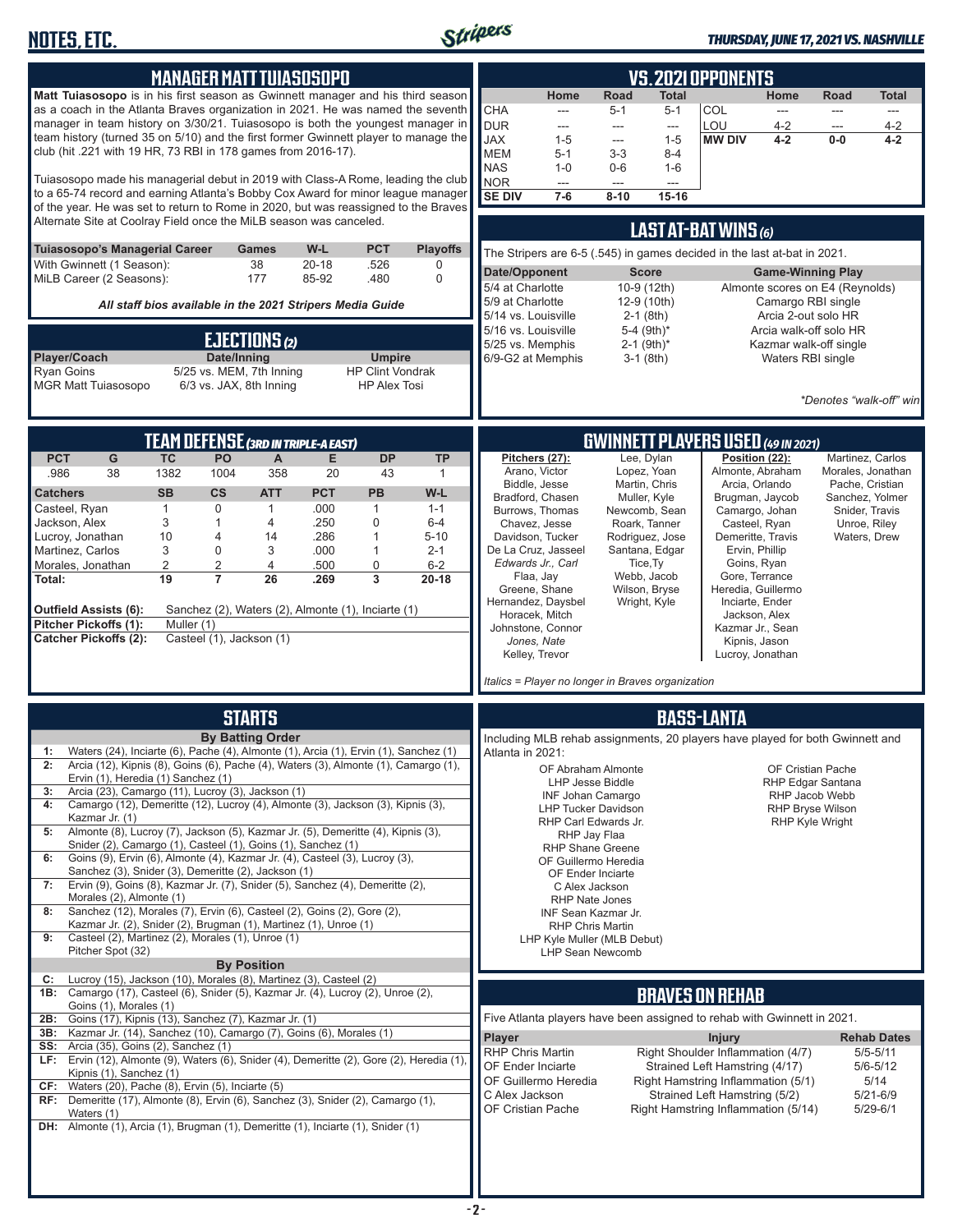## **STARTING PITCHER**



**ON BRAVES 40-MAN ROSTER**

#### *THURSDAY, JUNE 17, 2021 VS. NASHVILLE*

# **30 KYLE WRIGHT**

|      |     | <u>tus bible white in</u>                            | <b>BIO ON PAGE 105 OF MEDIA GUIDE</b>                                        |
|------|-----|------------------------------------------------------|------------------------------------------------------------------------------|
| B/T: | R/R | <b>BORN:</b> 10/2/95 in Huntsville, Alabama (Age 25) |                                                                              |
| HT:  | 6-4 |                                                      | <b>ACQUIRED:</b> Braves' 1st round pick (5th overall) in 2017 June draft out |
| WT:  | 215 | of Vanderbilt University (Nashville, TN)             |                                                                              |

*TONIGHT'S START:* Wright makes his eighth Triple-A start of the year in game three of a six-game series vs. Nashville ... It is his 36th career game (33rd start) with Gwinnett since 2018 (14-7, 3.87 ERA, .245 BAA, 1.24 WHIP) ... All-time at Coolray Field, he is 6-4 with a 3.81 ERA, .220 BAA, and 1.19 WHIP in 17 games (15 starts).

**2021 SEASON:** Spent most of April at the Alternate Training Site at Coolray Field ... Recalled by Atlanta on 4/16 and went 0-0 with a 4.15 ERA in one start (4/16 at the Chicago Cubs) ... Optioned back to the Alternate Training Site on 4/17 ... In his first start of the year with Gwinnett on 5/5 at Charlotte, suffered his first Triple-A loss since 6/9/19 vs. Durham (was 8-0 with a 2.57 ERA in previous 12 starts from 6/14/19- 8/31/19) ... Started Gwinnett's Home Opener on 5/11 vs. Louisville (loss, 5.0 IP, 6 H, 3 ER, 2 BB, 5 SO) ... Pitched 11.0 scoreless innings over back-to-back starts vs. Memphis (10 H, 3 BB, 7 SO) from 5/25-5/30.

*2021 SPRING TRAINING:* Went 0-1 with a 4.50 ERA (8 ER in 16.0 IP, 13 H, 8 BB, 15 SO) in five starts for the Braves ... Optioned to the Alternate Training Site on 3/25.

*2020 SEASON:* Made the Braves' Opening Day roster for the second time in his career ... Went 2-4 with a 5.21 ERA, .243 BAA, and three quality starts in eight outings ... Made two starts for the Braves in the MLB Postseason, going 1-1 with a 9.45 ERA ... Won his first playoff start in Game 3 of the NLDS at Miami (6.0 IP, 3 H, 0 R, 2 BB, 7 SO in series-clinching 7-0 win) ... Also started Game 3 of the NLCS vs. the Los Angeles Dodgers (loss, 0.2 IP, 5 H, 7 ER, 2 BB, 0 SO, 2 HR in 15-3 loss).

*CAREER HIGHLIGHTS:* **2018:** MLB Futures Game selection (8-9, 3.46 ERA, .230 BAA in 27G between Double-A Mississippi and Gwinnett) ... **2019:** Led the International League in wins with Gwinnett (11-4, 4.17 ERA in 21 starts).

| <b>WRIGHT'S OVERALL STATS</b>                                                           |                |         |      |       |    |     |     |      |             |
|-----------------------------------------------------------------------------------------|----------------|---------|------|-------|----|-----|-----|------|-------------|
| <b>HR</b><br>G/GS<br><b>BB</b><br>W-L<br>so<br><b>BAA</b><br><b>ERA</b><br>Team<br>Year |                |         |      |       |    |     |     |      | <b>WHIP</b> |
| 2021                                                                                    | ATLANTA (MLB)  | $0 - 0$ | 4.15 | 1/1   |    |     | 5   | .214 | 1.15        |
|                                                                                         | Gwinnett (AAA) | $1 - 2$ | 4.05 | 7/7   |    | 13  | 33  | .293 | 1.56        |
| MiLB Career:<br>$20 - 16$                                                               |                |         | 374  | 64/61 | 24 | 105 | 300 | .243 | 1.26        |
| MLB Career:                                                                             |                | $2 - 7$ | 6.09 | 20/13 | 14 | 45  | 58  | .255 | 1.63        |

| <b>WRIGHT'S 2021 SPLITS (WITH GWINNETT)</b> |                    |          |                |  |  |  |  |  |  |  |
|---------------------------------------------|--------------------|----------|----------------|--|--|--|--|--|--|--|
| Home:                                       | 1-1, 2.86 ERA (4G) | Vs. LHB: | .333 BAA. 2 HR |  |  |  |  |  |  |  |
| Road:                                       | 0-1, 6.35 ERA (3G) | Vs. RHB: | .275 BAA. 1 HR |  |  |  |  |  |  |  |

|                                                                    | <b>WRIGHT VS. NASHVILLE</b> |      |  |  |  |  |  |  |  |  |  |  |
|--------------------------------------------------------------------|-----------------------------|------|--|--|--|--|--|--|--|--|--|--|
| W-L<br><b>ERA</b><br><b>GS</b><br>HR<br><b>BB</b><br>ER<br>IP<br>G |                             |      |  |  |  |  |  |  |  |  |  |  |
| 2021:                                                              | $0 - 0$                     | 9.64 |  |  |  |  |  |  |  |  |  |  |
| Career:                                                            | 0-0                         | 9.64 |  |  |  |  |  |  |  |  |  |  |

| <b>WRIGHT'S HIGHS &amp; LOWS</b> |                             |                            |  |  |  |  |  |  |  |  |
|----------------------------------|-----------------------------|----------------------------|--|--|--|--|--|--|--|--|
|                                  | <b>Season</b>               | Career (MiLB and MLB)      |  |  |  |  |  |  |  |  |
| IP:                              | 6.0 (2x, last: 6/5 vs. JAX) | 8.0 (7/25/18, MIS vs. MOB) |  |  |  |  |  |  |  |  |
| Iso:                             | $8(5/5)$ $\omega$ CLT)      | 13 (6/26/18, MIS vs. JAX)  |  |  |  |  |  |  |  |  |
| IBB:                             | 3 (6/11 @ MEM)              | 6 (8/14/20, ATL @ MIA)     |  |  |  |  |  |  |  |  |
| IH:                              | $8(5/5)$ $@$ CLT)           | 10 (8/19/19, GWN @ NOR)    |  |  |  |  |  |  |  |  |
| ER:                              | $5(5/18)$ ( $0. NAS$ )      | 8 (4/28/19, GWN vs. TOL)   |  |  |  |  |  |  |  |  |
| Low-Hit CG:                      |                             |                            |  |  |  |  |  |  |  |  |
| Low-ER CG:                       |                             |                            |  |  |  |  |  |  |  |  |

| <b>WRIGHT AT THE PLATE</b>                                                       |      |    |   |  |  |  |  |  |    |    |  |  |  |
|----------------------------------------------------------------------------------|------|----|---|--|--|--|--|--|----|----|--|--|--|
| <b>SO</b><br>AVG.<br>HR<br>3B<br><b>BB</b><br>2B<br><b>RBI</b><br><b>AB</b><br>н |      |    |   |  |  |  |  |  |    |    |  |  |  |
| 2021:                                                                            | .000 |    | O |  |  |  |  |  |    | 6  |  |  |  |
| MiLB Career:                                                                     | .182 | 44 |   |  |  |  |  |  | :C | 26 |  |  |  |
| <b>IMLB Career:</b>                                                              | .125 | 8  |   |  |  |  |  |  |    |    |  |  |  |

|             | <b>WRIGHT'S 2021 STARTS (ALL LEVELS)</b> |               |                 |   |   |    |    |           |           |       |                      |              |                                                  |
|-------------|------------------------------------------|---------------|-----------------|---|---|----|----|-----------|-----------|-------|----------------------|--------------|--------------------------------------------------|
| <b>Team</b> | Date/Opp.                                | <b>Result</b> | IP              | н | R | ER | HR | <b>BB</b> | <b>SO</b> | NP-S  | Opp. Starter         | <b>Final</b> | <b>Notes</b>                                     |
| <b>ATL</b>  | 4/16 at CHC                              | <b>ND</b>     | 4.1             |   |   |    |    |           |           | 78-46 | <b>Zach Davies</b>   | W. 5-2       | Hit four batters (including Javier Baez twice).  |
| GWN         | 5/5 at CLT                               | $L.0-1$       | 5.C             | 8 |   |    |    |           |           | 83-55 | Jonathan Stiever     | $L.9-6$      | First Triple-A loss since 6/9/19 vs. Durham.     |
| <b>GWN</b>  | 5/11 vs. LOU                             | $L. 0-2$      | 5.C             | 6 |   |    |    |           |           | 89-56 | Ashton Goudeau       | $L.4-0$      | All three runs were allowed in first inning.     |
| <b>GWN</b>  | 5/18 at NAS                              | <b>ND</b>     | 4.2             |   |   |    |    |           |           | 93-53 | Aaron Ashby          | $L.9-8$      | Gwinnett led 6-5 when he exited.                 |
| GWN         | 5/25 vs. MEM                             | <b>ND</b>     | 5.0             |   |   |    |    |           | 4         | 88-55 | Angel Rondón         | W. 2-1       | Gwinnett won on walk-off single by Kazmar Jr.    |
| <b>GWN</b>  | 5/30 vs. MEM                             | W. 1-2        | 6. <sub>C</sub> | 6 |   |    |    |           |           | 78-48 | Angel Rondón         | W. 5-0       | First back-to-back scoreless starts in Triple-A. |
| GWN         | $6/5$ vs. JAX                            | <b>ND</b>     | 6.0             |   |   |    |    |           |           | 94-61 | Jordan Holloway      | $L.8-5$      | Both HR allowed in four-run third inning.        |
| GWN         | 6/11 at MEM                              | <b>ND</b>     | $\cdot$ 2       |   |   |    |    |           |           | 59-29 | <b>Connor Thomas</b> | . 4-3        | Shortest Triple-A start since 4/28/19 vs. TOL.   |
|             |                                          |               |                 |   |   |    |    |           |           |       |                      |              |                                                  |

| <b>STRIPERS STARTING PITCHERS</b> |           |            |           |    |                 |                       |                                                                       |  |  |  |  |
|-----------------------------------|-----------|------------|-----------|----|-----------------|-----------------------|-----------------------------------------------------------------------|--|--|--|--|
| <b>Pitcher</b>                    | W-L       | <b>ERA</b> | <b>GS</b> | QS | <b>Team W-L</b> | <b>Run Support</b>    | <b>Last Gwinnett Start</b>                                            |  |  |  |  |
| Davidson, Tucker                  | $2 - 1$   | 0.90       |           |    | $2 - 1$         | 5.33 RPG (16 Tot.)    | 5/23 at NAS (L): 6.0 IP, 1 H, 1 R, 1 ER, 1 BB, 9 SO, 1 HR (82p/51s)   |  |  |  |  |
| De La Cruz, Jasseel               | $0 - 2$   | 4.94       | 6         |    | $2 - 4$         | 2.33 RPG (14 Tot.)    | 6/12 at MEM (L): 3.2 IP, 6 H, 4 R, 4 ER, 4 BB, 3 SO (76p/44s)         |  |  |  |  |
| Johnstone, Connor                 | $1 - 4$   | 6.23       |           |    | $3-5$           | 2.50 RPG (20 Tot.)    | 6/16 vs. NAS (ND): 2.0 IP, 2 H, 1 R, 1 ER, 1 BB, 2 SO, 1 WP (27p/18s) |  |  |  |  |
| Muller, Kyle                      | $2 - 1$   | 4.60       |           |    | $6 - 1$         | 4.71 RPG (33 Tot.)    | 6/9-G2 at MEM (ND): 6.0 IP, 1 H, 1 R, 1 ER, 2 BB, 6 SO (88p/53s)      |  |  |  |  |
| Rodriguez, Jose                   | $0 - 0$   | 0.00       |           |    | $0 - 1$         | $0.00$ RPG $(0$ Tot.) | 5/20 at NAS (ND): 3.0 IP, 2 H, 0 R, 3 BB, 6 SO (56p/36s)              |  |  |  |  |
| Wilson, Bryse                     | $4 - 1$   | 4.36       | 6         |    | $5-1$           | 3.50 RPG (21 Tot.)    | 6/15 vs. NAS (W): 6.0 IP, 6 H, 1 R, 1 ER, 1 BB, 9 SO, 1 HB (86p/57s)  |  |  |  |  |
| Wright, Kyle                      | 1-2       | 4.05       |           |    | $2 - 5$         | 1.57 RPG (11 Tot.)    | 6/11 at MEM (ND): 1.2 IP, 1 H, 1 R, 0 ER, 3 BB, 2 SO, 2 HB (59p/29s)  |  |  |  |  |
| Total:                            | $10 - 11$ | 4.23       | 38        |    | $20 - 18$       | 3.03 RPG (115 Tot.)   |                                                                       |  |  |  |  |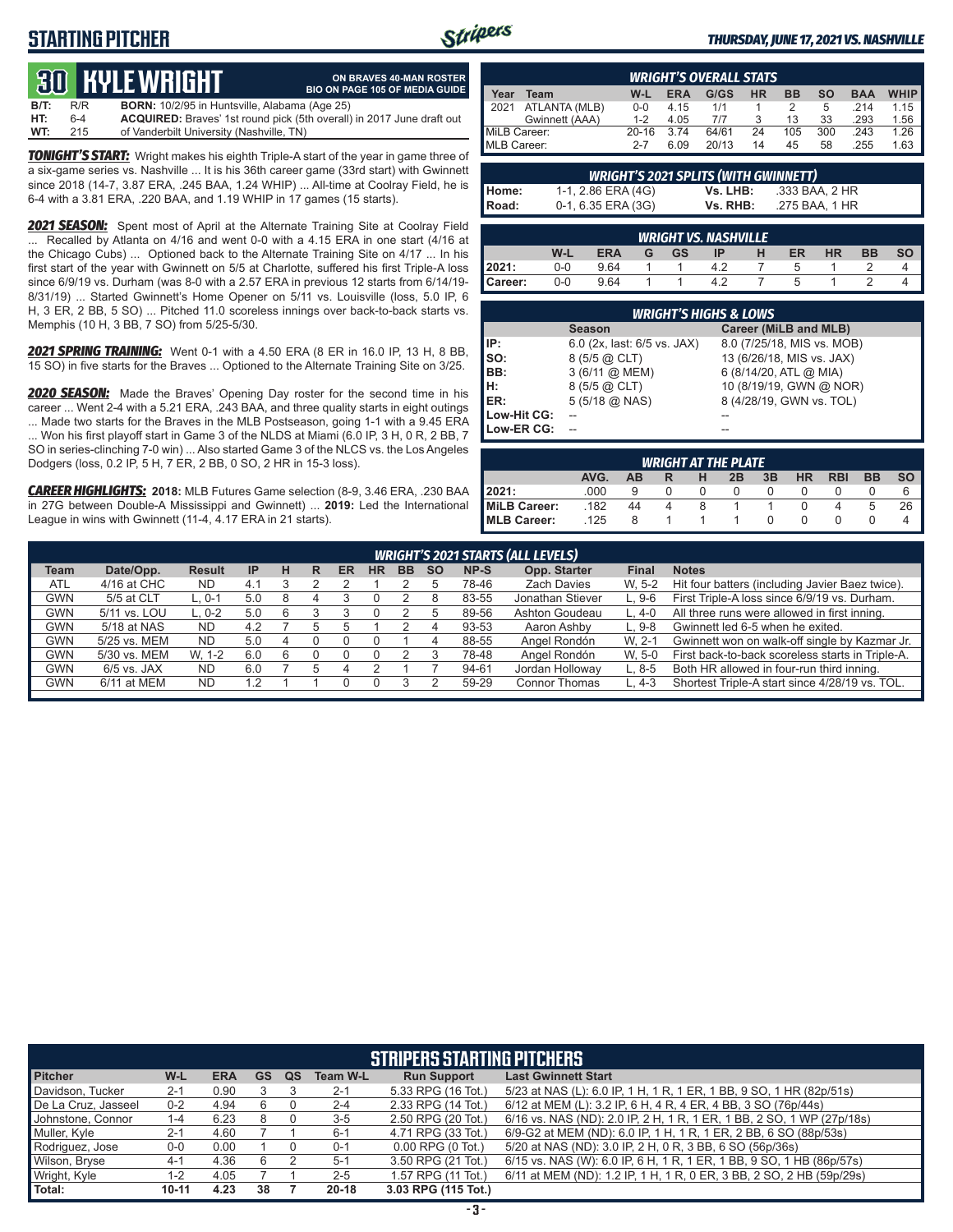### **BULLPEN**



|                     |         |            |    |           |                          |               |              | <b>RELIEF SUMMARY (CURRENT STRIPERS ONLY)</b>                  |                         |
|---------------------|---------|------------|----|-----------|--------------------------|---------------|--------------|----------------------------------------------------------------|-------------------------|
| <b>Pitcher</b>      | W-L     | <b>ERA</b> | G  | <b>GF</b> | <b>HLD</b>               | <b>SV/OPP</b> | <b>IR/RS</b> | <b>Last Gwinnett Relief Outing</b>                             | <b>Scoreless Streak</b> |
| Arano. Victor       | $0 - 1$ | 4.00       | 10 | 4         |                          | 1/3           | 0/0          | 6/12 at MEM: 1.0 IP, 3 H, 1 R, 1 ER, 0 BB, 1 SO (17p/15s)      | $-1G$                   |
| Biddle, Jesse (L)   | $0 - 0$ | .50        | 6  |           |                          | 0/0           | 2/0          | 6/13 at MEM: 1.1 IP, 1 H, 0 R, 0 BB, 2 SO (16p/9s)             | 4G (4.0 IP)             |
| Bradford, Chasen    | $2 - 0$ | 2.33       | 12 |           | $\mathcal{P}$            | 0/1           | 2/2          | 6/16 vs. NAS (W): 2.0 IP, 3 H, 1 R, 1 ER, 0 BB, 3 SO (30p/22s) | $-2G$                   |
| Burrows, Thomas (L) | $1 - 0$ | 4.50       | 10 |           | 3                        | 0/0           | 4/0          | 6/16 vs. NAS (H): 1.0 IP, 2 H, 1 R, 1 ER, 0 BB, 2 SO (22p/15s) | $-2G$                   |
| Chavez, Jesse       | $1 - 0$ | 2.50       | 12 | 8         |                          | 2/3           | 0/0          | 6/15 vs. NAS (S): 1.0 IP, 1 H, 0 R, 1 BB, 1 SO (18p/14s)       | 3G (4.0 IP)             |
| De La Cruz. Jasseel | $0 - 0$ | 5.40       | っ  |           |                          | 0/0           | 0/0          | 5/11 vs. LOU: 1.0 IP, 0 H, 0 R, 0 BB, 1 SO (9p/7s)             | 1G (1.0 IP)             |
| Flaa, Jay           | $0 - 1$ | 0.00       |    | 3         |                          | 0/0           | 0/0          | 6/13 at MEM (L): 0.2 IP, 1 H, 1 R, 0 ER, 2 BB, 2 SO (15p/8s)   | $-1G$                   |
| Horacek, Mitch (L)  | $1 - 1$ | 6.75       |    |           | $\overline{\phantom{a}}$ | 0/0           | 0/0          | 5/20 at NAS: L, 2.0 IP, 2 H, 2 R, 2 ER, 1 BB, 1 SO, 1 HR       | $-1G$                   |
| Johnstone, Connor   | $0-0$   | 0.00       |    |           |                          | 0/0           | 5/3          | 5/18 at NAS: 1.1 IP, 0 H, 0 R, 0 BB, 1 SO (14p/11s)            | 2G (4.1 IP)             |
| Kelley, Trevor      | $0 - 1$ | 2.53       | 10 | 6         |                          | 0/1           | 4/1          | 6/16 vs. NAS: 1.0 IP, 3 H, 0 R, 0 BB, 1 SO (23p/17s)           | 3G (3.0 IP)             |
| Lee, Dylan (L)      | $1 - 0$ | .80        | 10 |           | 2                        | 0/0           | 2/0          | 6/15 vs. NAS (H): 1.0 IP, 1 H, 0 R, 0 BB, 0 SO (15p/11s)       | 2G (2.1 IP)             |
| Lopez, Yoan         | $1 - 1$ | 2.84       | 6  |           |                          | 0/1           | 2/2          | 6/15 vs. NAS (H): 1.0 IP, 1 H, 0 R, 1 BB, 1 SO, 1 WP (16p/8s)  | 1G (1.0 IP)             |
| Roark, Tanner       | $1 - 1$ | 3.45       |    |           |                          | 0/1           | 0/0          | 6/16 vs. NAS: 2.0 IP, 3 H, 0 R, 1 BB, 1 SO (41p/24s)           | 4G (9.0 IP)             |
| Tice, Ty            | $0 - 0$ | 2.70       | 3  |           |                          | 0/0           | 2/0          | 6/16 vs. NAS (H): 1.0 IP, 0 H, 0 R, 0 BB, 1 SO (10p/8s)        | 1G (1.0 IP)             |

| <b>STRIPERS PITCHING BREAKDOWN</b>                                            |             |            |       |     |           |           |           |           |            |  |  |
|-------------------------------------------------------------------------------|-------------|------------|-------|-----|-----------|-----------|-----------|-----------|------------|--|--|
|                                                                               | W-L         | <b>ERA</b> | IP    | R   | <b>ER</b> | <b>HR</b> | <b>BB</b> | <b>SO</b> | <b>BAA</b> |  |  |
| <b>Starters:</b>                                                              | $10 - 11$   | 4.23       | 170.1 | 85  | 80        | 20        | 60        | 180       | .251       |  |  |
| Relievers:                                                                    | $10-7$ 3.18 |            | 164.1 | 65  | 58        | 17        | 58        | 179       | .223       |  |  |
| l Total:                                                                      | 20-18       | 3.71       | 334.2 | 150 |           | 138 37    | 118       | 359       | .238       |  |  |
| IR/Scored: 26/8 (30.8%)<br><b>Saves/Opp:</b> 4/13 (30.8%)<br><b>Holds: 15</b> |             |            |       |     |           |           |           |           |            |  |  |

|                                         | <b>PITCHING BY MONTH</b> |            |       |    |    |           |    |           |            |  |  |  |
|-----------------------------------------|--------------------------|------------|-------|----|----|-----------|----|-----------|------------|--|--|--|
|                                         | W-L                      | <b>ERA</b> | IP    | R  | ER | <b>HR</b> | BB | <b>SO</b> | <b>BAA</b> |  |  |  |
| May:                                    | 14-10                    | 3.50       | 211.0 | 90 | 82 | 28        | 65 | 240       | .222       |  |  |  |
| June:<br>July:<br>August:<br>September: | $6 - 8$                  | 4.08       | 123.2 | 60 | 56 | 9         | 53 | 119       | .265       |  |  |  |

| SCORELESS INNINGS STREAKS (10-PLUS INNINGS) |         |                    |                       |  |  |  |  |  |  |  |
|---------------------------------------------|---------|--------------------|-----------------------|--|--|--|--|--|--|--|
| Pitcher                                     | Length  | <b>Dates</b>       | <b>Stats</b>          |  |  |  |  |  |  |  |
|                                             | 16.0 IP | 5/7-6/13 (10G)     | 1-0, 6 H, 3 BB, 12 SO |  |  |  |  |  |  |  |
| Bradford<br>Wright                          | 12.0 IP | $5/25 - 6/5$ (3GS) | 1-0, 11 H, 3 BB, 8 SO |  |  |  |  |  |  |  |

#### **VICTOR ARANO - RHP - #54**

- **• 2021 with GWN: 5/14 vs. LOU:** Locked down GWN's first save of 2021 (1.0 IP, 1 H). **• 2021 with ATL:** Recalled on 5/8, but did not pitch ... Optioned on 5/10 ... DFA'd and outrighted to Gwinnett on 6/6.
- **• Spring Training:** 0-1, 34.71 ERA, .538 BAA, 1 SV in 3G with Atlanta.
- **• 2020:** Was a member of Philadelphia's 60-man player pool, but spent the entire year at the Alternate Site in Lehigh Valley ... DFA'd by the Phillies on 1/18.
- **• 2019:** Limited to just 6G with Triple-A Lehigh Valley (2-0, 0.00 ERA in 3G) and Philadelphia (1-0, 3.86 ERA in 3G) ... Was on injured list from 4/20-end of season (right elbow inflammation).
- **• Acquired:** Claimed off waivers from Philadelphia (1/22/21) ... Originally signed by the Los Angeles Dodgers as a non-drafted free agent (4/4/13).
- **• MLB Career:** 3-2, 2.65 ERA, .224 BAA, 3 SV in 73G with Philadelphia (2017-19).

#### **JESSE BIDDLE - LHP - #48**

- **• 2021 with GWN: Has not allowed a run in 5 of 6G (1 ER in 6.0 IP)**.
- **• 2021 with ATL:** Had his contract selected on 4/17, pitched in 8G with the Braves
- (0-0, 8.44 ERA, 10 ER in 10.2 IP) ... DFA'd on 5/17, outrighted to Gwinnett on 5/19. **• Spring Training:** 0-0, 3.00 ERA, .257 BAA, 2 SV in 9G with Cincinnati ... Released on 3/26 after re-signing as MiLB FA on 12/11/20.
- **• 2020:** Opened the year at Cincinnati's Alternate Training Site ... Contract selected on 8/25 (0-0, 0.00 ERA, 0 ER in 0.2 IP in 1G) ... Placed on 10-day injured list on 8/29 (left shoulder impingement) and missed the remainder of the year.
- **• Acquired:** MiLB FA (4/2/21) ... Originally Philadelphia's 1st-round pick (27th overall) in 2010 out of Germantown Friends High School (Philadelphia, PA).
- **• MLB Career:** 6-2, 5.07 ERA, .261 BAA, 1 SV in 99G with ATL (2018-19, 2021), SEA (2019), TEX (2019), CIN (2020).

#### **CHASEN BRADFORD - RHP - #28**

- **• 2021 with GWN: 5/7-6/13:** Posted a team-best 16.0-inning scoreless streak over 10G (6 H, 3 BB, 12 SO) ... **5/15 vs. LOU:** Earned first win (2.0 IP, 1 H, 0 R, 2 SO). **• Spring Training:** Did not pitch in Atlanta's MLB camp.
- **• 2020:** Re-signed by Seattle to an MiLB deal on 1/15, but was not included on the Mariners' 60-man player pool ... Did not play.
- **• 2019:** Split time between Seattle (0-0, 4.86 ERA, 1 SV in 12G) and Triple-A Tacoma (0-0, 6.75 ERA, 1 SV in 5G).
- **• Acquired:** MiLB FA (3/15/21) ... Originally the New York Mets' 35th round pick in 2011 out of the University of Central Florida.
- **• MLB Career:** 7-0, 3.89 ERA, .253 BAA, 1 SV in 86G with NYM, SEA (2017-19).

#### **THOMAS BURROWS - LHP - #49**

- **• 2021 with GWN: 5/26 vs. MEM:** Earned his first win (1.0 IP, 0 H, 0 R, 2 SO).
- **• MLB.com Prospect Rankings:** #21 (Braves Top 30).
- **• Spring Training:** 0-1, 6.75 ERA, .222 BAA, 0 SV in 4G with Atlanta.
- **• 2020:** Was an NRI to Spring Training, but not included on 60-man player pool. **• 2019:** Went 2-4 with a 4.42 ERA, .221 BAA, and 7 saves (7-for-9) in 43G between Double-A Mississippi and Gwinnett ... Stranded 16 of 17 inherited runners with the Stripers (94.1%) ... Won Atlanta's Bill Lucas Award for community service.
- **• Acquired:** Via trade with Seattle (1/11/17) ... Originally the Mariners' 4th-round pick in 2016 out of the University of Alabama.

### **JESSE CHAVEZ - RHP - #40**

- **• 2021 with GWN:** I**n last 3G since 6/9, has 2 SV (2-for-2) and a 0.00 ERA (4.0 IP, 2 H, 2 BB, 6 SO)** ... **5/25 vs. MEM:** Earned first win despite a blown save (2.0 IP, 2 H, 1 ER, 1 BB, 4 SO in 2-1 walk-off win).
- **• Spring Training:** 0-0, 14.54 ERA, .429 BAA, 0 SV in 5G with the Los Angeles Angels ... Released on 3/25.
- **• 2020:** Logged 18G with Texas, going 0-0 with a 6.88 ERA and .303 BAA.
- **• 2019:** In 48G (9 starts) with Texas, went 3-5 with a 4.85 ERA, .267 BAA, and 1 save. **• Acquired:** MiLB FA (4/17/21) ... Originally Texas's 42nd round pick in 2002 out of
- Riverside Community College (Riverside, CA).
- **• MLB Career:** 41-58, 4.52 ERA, .266 BAA, 8 SV in 481G with PIT, ATL, KC, TOR, OAK, LAD, LAA, TEX, CHC (2008-20) ... Made his lone MLB Postseason appearance with the Cubs in 2018 NL Wild Card Game (1.0 IP, 1 H, 0 R, 0 SO).

### **JAY FLAA - RHP - #45**

- **• 2021 with GWN: Has not allowed an ER over 7G (1 R in 6.1 IP, 5 H, 5 BB, 11 SO)**.
- **• 2021 with ATL:** From 5/23-5/30, went 0-0 with a 27.00 ERA (4 ER in 1.1 IP) in 1G.
- **• 2021 with BAL:** Contract selected by Baltimore on 4/26 and made his MLB debut on 4/27 vs. the NY Yankees (1.1 IP, 2 BB, 1 SO, struck out Aaron Judge) ... Optioned on 4/28, appeared in 1G with Triple-A Norfolk (0-0, 16.20) ... DFA'd on 5/8.
- **• Spring Training:** 0-0, 3.38 ERA, .200 BAA, 0 SV in 3G with Baltimore.
- **• 2020:** Was not on Baltimore's 60-man player pool, did not play.
- **• 2019:** Went 2-5 with a 4.69 ERA, .256 BAA, and 5 SV in 40G (3 starts) between Double-A Bowie and Norfolk (2-3, 5.24 ERA, 4 SV in 29G during Triple-A debut).
- **• Acquired:** Claimed off waivers from Baltimore (5/11/21) ... Originally the Orioles' 6th-round pick in 2015 out of North Dakota State University (Fargo, ND).
- **• MLB Career:** 0-0, 13.50 ERA, .300 BAA in 2G with Baltimore, Atlanta (2021).

### **MITCH HORACEK - LHP - #59**

- **• 2020 with GWN: 5/14 vs. LOU:** Earned his first win as a Striper (1.0 IP, 1 H, 0 R) ... Was on the Development List from 5/25-5/30 and 6/2-6/15.
- **• Spring Training:** Did not pitch in Atlanta's MLB camp.
- **• 2020:** Signed with Minnesota, but was not on the Twins' 60-man player pool.
- **• 2019:** Pitched for both Double-A Hartford (4-0, 2.48 ERA in 34G) and Triple-A Albuquerque (1-1, 18.75 ERA in 12G) in the Colorado Rockies organization.
- **• Acquired:** MiLB FA (3/25/21) ... Originally Baltimore's 9th-round pick in 2013 out of Dartmouth College (Hanover, NH).

### **TREVOR KELLEY - RHP - #43**

- **• 2021 with GWN: 5/12-5/23:** Did not allow a run over 3.2 IP in his first 4G.
- **• Spring Training:** Did not pitch in Chicago Cubs' MLB camp ... Released on 4/23. **• 2020:** Pitched in 4G with Philadelphia, going 0-0 with a 10.80 ERA ... Outrighted on
- 8/14 and spent the rest of the season at the Phillies Alternate Site. **• 2019:** In 52G with Triple-A Pawtucket, went 5-5 with a 1.79 ERA, .216 BAA, and 12 SV ... Was an International League Midseason and Postseason All-Star and a *Baseball America* Triple-A All-Star ... Led IL in appearances and was T-1st in saves
- ... Made MLB debut on 7/2 at Toronto and logged 10G with Boston (0-3, 8.64 ERA). **• Acquired:** MiLB FA (4/28/21) ... Originally Boston's 36th-round pick in 2015 out of the University of North Carolina at Chapel Hill.
- **• MLB Career:** 0-3, 9.26 ERA, .347 BAA, 0 SV in 14G with BOS (2019), PHI (2020).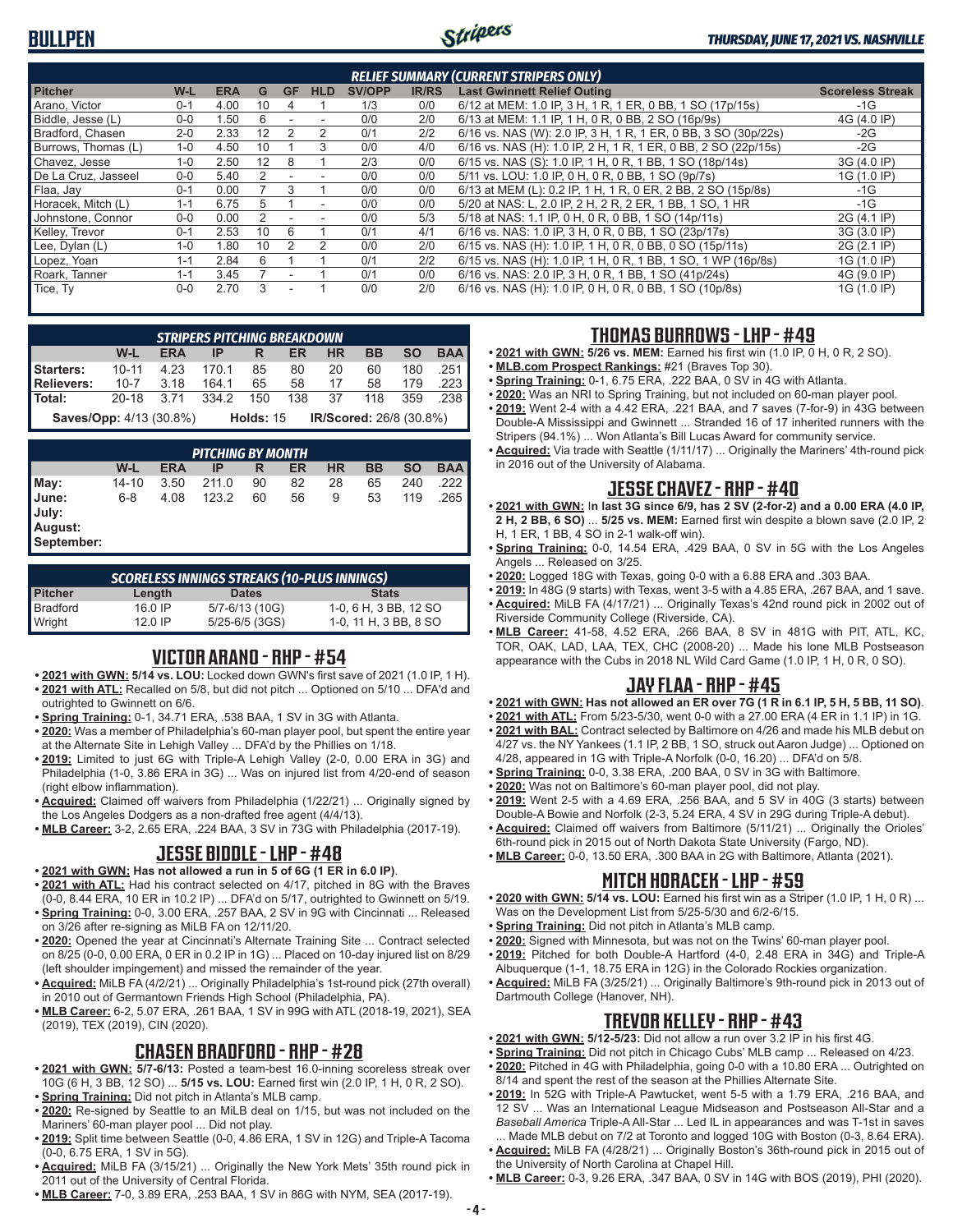### **BULLPEN**

#### **DYLAN LEE - LHP - #58**

- **• 2021 with GWN: 5/4 at CLT:** Earned the win in his Stripers' debut (2.0 IP, 1 H, 1 R, 0 ER, 0 BB, 3 SO in 10-9 win in 12 innings) ... **6/11 at MEM:** Recorded his first pro hit, a double (1-for-2, R).
- **• Spring Training:** 0-0, 0.00 ERA, 0 SV in 2G with Miami ... Released on 3/29.
- **• 2020:** Was a non-roster invite to Marlins Spring Training, but was not on Miami's 60-man player pool ... Did not play.
- **• 2019:** Logged 45G between Double-A Jacksonville (0-3, 1.91 ERA, .176 BAA, 13 SV in 32G) and Triple-A New Orleans (1-3, 4.71 ERA, .329 BAA, 0 SV in 13G).
- **• Acquired:** MiLB FA (4/15/21) ... Originally Miami's 10th-round pick in 2016 out of Cal State Fresno (Fresno, CA).

#### **YOAN LOPEZ - RHP - #55**

- **• 2021 with GWN: 6/9-G2 at MEM:** Earned his first win with the Stripers (1.0 IP, 1 H, 0 R, 0 SO in 3-1 victory in 8 innings).
- **• 2021 with ARI:** Began the season on Arizona's Opening Day roster ... In 2 stints, went 0-0 with a 6.57 ERA (9 ER in 12.1 IP) and 0 SV (0-for-3) in 13G ... DFA'd on 5/20, traded to Atlanta on 5/22 and optioned to Gwinnett.
- **• Spring Training:** 1-0, 4.91 ERA, .214 BAA, 0 SV in 8G with Arizona.
- **• 2020:** In 20G with Arizona, went 0-1 with a 5.95 ERA, .269 BAA, and 2 holds.
- **• 2019:** Set MLB career highs in G (70) and holds (21), going 2-7 with a 3.41 ERA, .232 BAA, and 1 SV (1-for-4) with the D-backs.
- **• Acquired:** Via trade with Arizona in exchange for CF Deivi Estrada (5/22/21) ... Originally signed by the D-backs as a NDFA out of Cuba (1/16/15).
- **• MLB Career:** 2-8, 4.25 ERA, .252 BAA, 1 SV in 113G with Arizona (2018-21)

#### **TANNER ROARK - RHP - #57**

- **• 2021 with GWN: Has 9.0 scoreless IP over his last 4G since 6/4 (7 H, 3 BB, 6 SO, .219 BAA)** ... **5/23 at NAS:** Struck out 3 over 1.0 IP in his Stripers debut ... **6/10 at MEM:** Tossed 2.0 innings in relief (1 H, 0 R, 1 BB, 1 SO) for first Gwinnett win.
- **• 2021 with TOR:** Was on Toronto's Opening Day roster, went 0-1 with a 6.43 ERA in 3G (1 start) ... Released by the Blue Jays on 5/3.
- **• Spring Training:** 2-1, 8.44 ERA, .295 BAA in 4 starts with Toronto.
- **• 2020:** Made 11 starts with the Blue Jays, going 2-3 with a 6.80 ERA and .309 BAA.
- **• 2019:** Went 10-10 with a 4.35 ERA and .275 BAA in 31 starts with CIN and OAK. **• Acquired:** MiLB FA (5/10/21) ... Originally Texas's 25th-round pick in 2008 out of
- the University of Illinois at Urbana-Champaign.
- **• MLB Career:** 76-68, 3.85 ERA, .254 BAA, 1 SV in 227G (184 starts) with WSH, CIN, OAK, TOR (2013-21) ... Pitched in 2014 and 2016 Postseasons with Nationals (0-1, 3.86 ERA in 3G, 1 start).

#### **TY TICE - RHP - #53**

- **• 2021 with GWN: 6/10 at MEM:** Threw 1.0 scoreless IP (0 H, 0 BB, 1 SO) in his Stripers debut, combining with 5 pitchers on a 2-hit shutout.
- **• 2021 with TOR:** Recalled from the Alternate Training Site 3 times (4/9, 4/24, 5/22), went 0-0 with a 5.14 ERA (4 ER in 7.0 IP) in 4G during his MLB debut ... Also pitched once for Triple-A Buffalo (0 ER in 1.0 IP) ... DFA'd on 5/30.
- **• Spring Training:** 1-0, 9.00 ERA, .273 BAA, 0 SV in 6G with Toronto.
- **• 2020:** Spent the entire year at the Blue Jays' Alternate Training Site ... Did not reach the Majors ... Had his contract selected by Toronto on 11/20.
- **• 2019:** Between Double-A New Hampshire and Triple-A Buffalo, went 3-4 with a 2.34 ERA, .196 BAA, and 8 saves (8-for-12) in 46 relief appearances.
- **• Acquired:** Via trade from Toronto in exchange for cash (6/4/21) ... Originally the Blue Jays' 16th-round pick in 2017 out of Central Arkansas.
- **• MLB Career:** 0-0, 5.14 ERA, .310 BAA in 4G with Toronto (2021).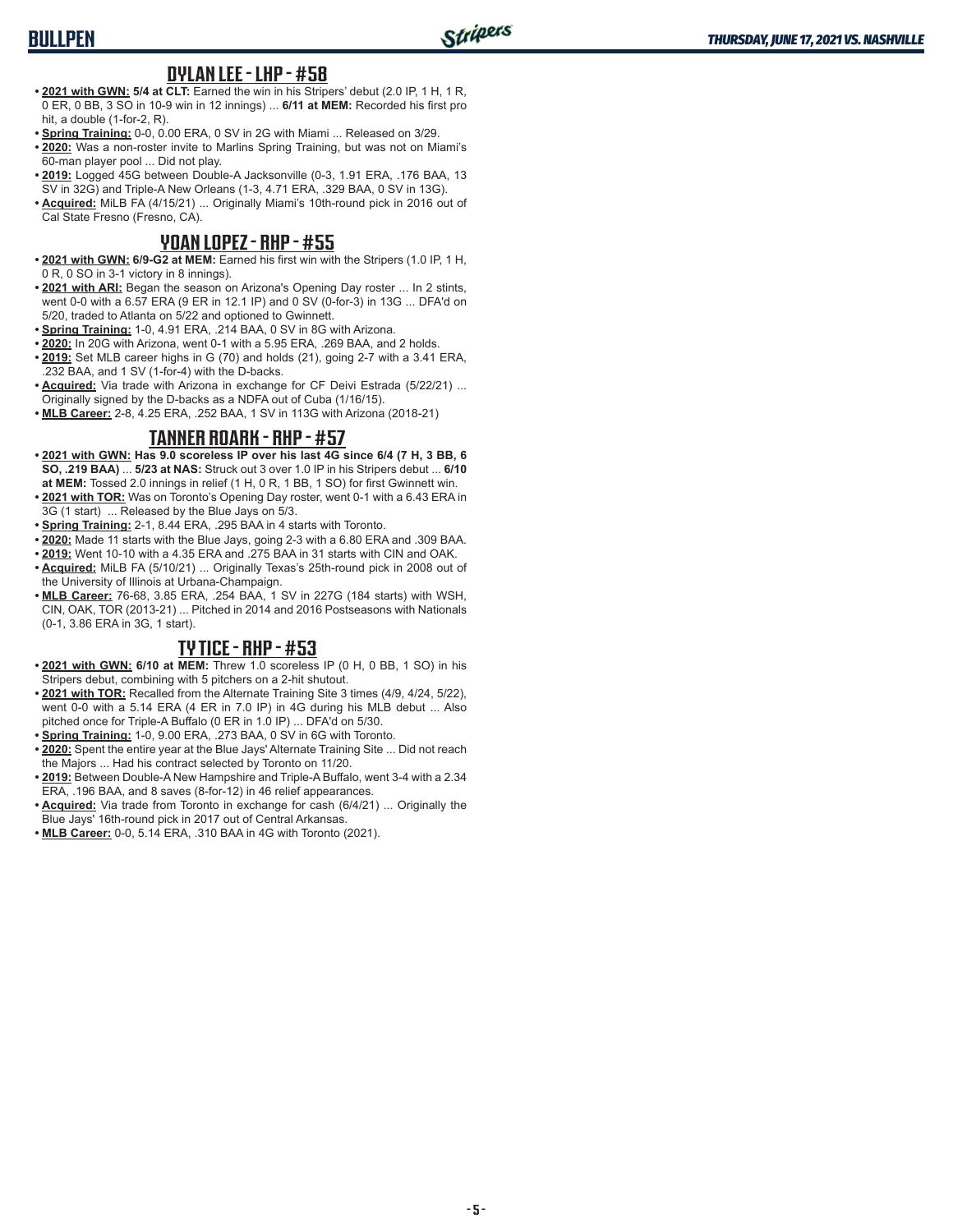#### Stripers **OFFENSE** *THURSDAY, JUNE 17, 2021 VS. NASHVILLE TOTAL:* .251, 50 HR, .780 OPS *RISP:* .260, 13 HR, .793 OPS *RUNS/INNING: 1 2 3 4 5 6 7 8 9 X TOT Vs. LHP:* .258, 25 HR, .809 OPS *RISP/2O:* .212, 5 HR, .673 OPS **Stripers:** 34 24 14 16 23 19 24 31 17 8 210 *Vs. RHP:* .247, 25 HR, .758 OPS *LOADED:* .273, 2 HR, .823 OPS **Opponents:** 17 21 15 23 9 19 16 15 6 9 150

|                   |                                     | <b>BATTER'S BOX (CURRENT STRIPERS ONLY)</b> |                          |                             |
|-------------------|-------------------------------------|---------------------------------------------|--------------------------|-----------------------------|
| <b>Player</b>     | <b>Season with GWN</b>              | 6/16 vs. NAS                                | <b>Active Hit Streak</b> | <b>Series vs. NAS</b>       |
| Arcia, Orlando    | .312, 10 HR, 22 RBI, 4 SB, .943 OPS | $0-3$ , BB                                  | -1G                      | $.143(1-7)$                 |
| Camargo, Johan    | .316, 4 HR, 14 RBI, 0 SB, .935 OPS  | 2-4, 2B, 3B, 2 R, RBI                       | 1G (Since 6/16)          | .250 (2-8), 2B, 3B, 2R, RBI |
| Casteel, Ryan     | .289, 2 HR, 11 RBI, 0 SB, .871 OPS  | <b>DNP</b>                                  | -6G                      | ---                         |
| Ervin, Phillip    | .202, 3 HR, 14 RBI, 7 SB, .692 OPS  | 1-4, HR, R, RBI                             | 3G (Since 6/13)          | $.333(2-6)$ , HR, R, 2 RBI  |
| Goins, Ryan       | .248. 1 HR. 11 RBI. 0 SB. .690 OPS  | $0-4. R$                                    | $-1G$                    | $.167(1-6)$ , R             |
| Gore, Terrance    | .308, 0 HR, 0 RBI, 8 SB, .822 OPS   | <b>DNP</b>                                  | 1G (Since 6/13)          | ---                         |
| Kazmar Jr., Sean  | .211, 4 HR, 14 RBI, 1 SB, .702 OPS  | $0 - 2$                                     | $-2G$                    | $.000(0-2)$                 |
| Kipnis, Jason     | .255, 2 HR, 7 RBI, 0 SB, .750 OPS   | 2-4, HR, 2 R, 2 RBI                         | 1G (Since 6/16)          | .250 (2-8), HR, 2 R, 2 RBI  |
| Lucroy, Jonathan  | .226, 2 HR, 14 RBI, 0 SB, .684 OPS  | 0-2, SF, R, RBI, BB                         | $-1G$                    | $.167(1-6), 2R, RBI$        |
| Morales, Jonathan | .098, 1 HR, 5 RBI, 0 SB, .293 OPS   | <b>DNP</b>                                  | -5G                      |                             |
| Pache, Cristian   | .300, 2 HR, 6 RBI, 0 SB, .964 OPS   | $1-4. R$                                    | 1G (Since 6/16)          | $.167(1-6), 2R$             |
| Sanchez, Yolmer   | .170. 1 HR. 10 RBI. 3 SB. .559 OPS  | 1-2, HR, R, 3 RBI                           | 1G (Since 6/16)          | $.333(1-3)$ , HR, R, 3 RBI  |
| Snider, Travis    | .136, 1 HR, 2 RBI, 0 SB, .594 OPS   | $0 - 1$                                     | -5G                      | $.000(0-3)$                 |
| Waters, Drew      | .279. 3 HR. 10 RBI. 8 SB. .789 OPS  | <b>DNP</b>                                  | 4G (Since 6/6)           |                             |

|                |                          |                |                          |                          |                |                |                | <b>HOME RUNS</b>       |                                                 |                | <b>MULTI-GAMES</b>       |           |
|----------------|--------------------------|----------------|--------------------------|--------------------------|----------------|----------------|----------------|------------------------|-------------------------------------------------|----------------|--------------------------|-----------|
| Player         | 1 <sub>R</sub>           | 2R             | 3R                       | <b>GS</b>                | Tot.           |                |                | Off LH Off RH Team W-L | Last HR with Gwinnett (Regular Season)          | Hit            | <b>RBI</b>               | <b>HR</b> |
| Almonte        |                          |                |                          |                          | 3              |                |                | $3-0$                  | 5/30/21 vs. MEM, 1R (RH Connor Jones)           | 8              | 5                        |           |
| Arcia          | 7                        | 3              | ٠                        |                          | 10             | 6              | 4              | $5 - 3$                | 6/13/21 at MEM, 2R (LH Bernardo Flores Jr.)     | 14             | $\overline{7}$           |           |
| Brugman        |                          |                |                          |                          |                |                |                | $0 - 0$                |                                                 |                |                          |           |
| Camargo        | $\overline{2}$           |                |                          |                          | 4              |                |                | $2 - 1$                | 6/10/21 at MEM, 2R (RH Thomas Parsons)          | 9              | 3                        |           |
| Casteel        | $\overline{\phantom{0}}$ | 2              | $\sim$                   | $\sim$                   | 2              |                |                | $1 - 1$                | 6/3/21 vs. JAX, 2R/PH (LH Rob Zastryzny)        | $\overline{4}$ | 4                        |           |
| Demeritte      | 4                        | $\overline{2}$ | ٠                        |                          | 6              |                | $\overline{2}$ | $5 - 1$                | 5/30/21 vs. MEM, 1R (LH Bernardo Flores Jr.)    | $\overline{ }$ | 4                        |           |
| Ervin          |                          |                |                          |                          | 3              | 2              |                | $2 - 1$                | 6/16/21 vs. NAS, 1R (RH Thomas Jankins)         |                | 3                        |           |
| Goins          |                          |                | ٠                        |                          |                |                |                | $1 - 0$                | 5/4/21 at CLT, 1R (LH Kyle Kubat)               | $\overline{ }$ | 3                        |           |
| Gore           |                          |                | ٠                        |                          |                |                | ۰              | $0 - 0$                |                                                 | $\overline{2}$ | $\sim$                   |           |
| Heredia        |                          |                | ۰                        |                          |                |                |                | $0 - 0$                |                                                 |                |                          |           |
| Inciarte       |                          |                |                          |                          |                |                |                | $0 - 0$                |                                                 |                |                          |           |
| Jackson        | 2                        |                |                          |                          | 5              | 4              |                | $3-0$                  | 6/9/21-G1 at MEM, 3R (LH Zack Thompson)         | $\overline{2}$ | 4                        |           |
| Kazmar Jr.     | $\overline{2}$           |                |                          |                          | 4              |                | 3              | $1 - 3$                | 6/6/21 vs. JAX, 1R (RH Parker Bugg)             | $\overline{2}$ | 3                        |           |
| Kipnis         | $\overline{\phantom{a}}$ |                |                          | $\overline{\phantom{a}}$ | $\overline{2}$ |                | $\overline{2}$ | $2 - 0$                | 6/16/21 vs. NAS, 2R (RH Thomas Jankins)         |                | 3                        | ۰         |
| Lucroy         |                          |                |                          |                          | $\overline{2}$ |                | $\overline{2}$ | $1 - 1$                | 6/10/21 at MEM, 3R (RH Grant Black)             | 3              | 3                        |           |
| Martinez       |                          |                |                          |                          |                |                |                | $0 - 0$                |                                                 | $\overline{2}$ |                          |           |
| <b>Morales</b> |                          |                |                          |                          |                |                |                | $1 - 0$                | 5/7/21 at CLT, 3R (RH Joe De Carlo)             |                |                          |           |
| Pache          |                          |                |                          |                          | $\overline{2}$ |                |                | $1 - 0$                | 6/10/21 at MEM, 2R (LH Tyler Webb), 2nd of Game | $\overline{2}$ | $\overline{2}$           |           |
| Sanchez        |                          |                |                          |                          |                |                |                | $1 - 0$                | 6/16/21 vs. NAS, 3R (RH Miguel Sanchez)         | $\overline{2}$ | $\overline{2}$           |           |
| Snider         |                          |                | ٠                        |                          |                |                |                | $1 - 0$                | 5/7/21 at CLT, 1R (RH Felix Paulino)            |                | $\overline{\phantom{a}}$ |           |
| Unroe          |                          |                | $\overline{\phantom{a}}$ |                          |                |                |                | $0 - 0$                | 7/19/19 vs. ROC, 1R (RH Drew Hutchison)         |                | $\overline{\phantom{a}}$ |           |
| Waters         | 2                        |                | $\overline{\phantom{a}}$ |                          | 3              | $\overline{2}$ |                | $0 - 2$                | 5/19/21 at NAS, 1R/Leadoff (LH Wade LeBlanc)    | 9              | $\overline{2}$           | 4         |
| Total:         | 26                       | 14             | 8                        | $\overline{2}$           | 50             |                |                |                        |                                                 |                |                          |           |

**Back-to-Back Homers (1x):** Almonte (GS) / Snider, 5/7 at CLT (1st Inning)

**Back-to-Back-to-Back Homers (1x):** Arcia (2R) / Camargo / Demeritte, 5/8 at CLT (6th Inning)

**Pinch Hit Homers (2x):** Demeritte, 5/12 vs. LOU (7th Inning) Casteel, 6/3 vs. JAX (7th Inning)

**Leadoff (Game) Homers (1x):** Waters, 5/19 at NAS

**Walk-Off Homers (1x):** Arcia (Solo), 5/16 vs. LOU (9th Inning)

|            |       |           | <b>PINCH HITTERS</b> |                |             |                |            |
|------------|-------|-----------|----------------------|----------------|-------------|----------------|------------|
| Player     | AVG.  | <b>AB</b> | н                    | 2B             | 3B          | <b>HR</b>      | <b>RBI</b> |
| Almonte    | 1.000 | 1         |                      | $\Omega$       | 0           | 0              | 2          |
| Arcia      | ---   | $\Omega$  | $\Omega$             | $\Omega$       | $\Omega$    | $\Omega$       | $\Omega$   |
| Casteel    | .188  | 16        | 3                    | 4              | 0           | 1              | 4          |
| Demeritte  | .400  | 5         | $\overline{2}$       | 1              | $\Omega$    | 1              |            |
| Ervin      | .500  | 3         | 1                    | $\Omega$       | $\mathbf 0$ | $\Omega$       |            |
| Goins      | .000  | 1         | $\Omega$             | $\Omega$       | $\mathbf 0$ | 0              | $\Omega$   |
| Gore       | .333  | 3         | 1                    | $\Omega$       | $\Omega$    | $\Omega$       | $\Omega$   |
| Kazmar Jr. | .000  | 5         | $\Omega$             | $\Omega$       | $\Omega$    | 0              | $\Omega$   |
| Lucrov     | .000  | 3         | $\Omega$             | $\Omega$       | $\Omega$    | $\Omega$       | $\Omega$   |
| Morales    | .000  | 1         | $\Omega$             | $\Omega$       | $\mathbf 0$ | $\Omega$       | $\Omega$   |
| Pache      | ---   | 0         | $\Omega$             | $\Omega$       | 0           | $\Omega$       | $\Omega$   |
| Sanchez    | .000  | 6         | $\Omega$             | $\Omega$       | $\Omega$    | $\Omega$       | $\Omega$   |
| Snider     | .000  | 10        | $\Omega$             | $\Omega$       | $\Omega$    | $\Omega$       | $\Omega$   |
| Unroe      | .000  | 4         | $\Omega$             | $\Omega$       | $\Omega$    | $\Omega$       | $\Omega$   |
| Totals:    | .138  | 58        | 8                    | $\overline{2}$ | $\bf{0}$    | $\overline{2}$ | 8          |

| HITTING STREAKS (10-PLUS GAMES) |                |                                        |  |  |  |
|---------------------------------|----------------|----------------------------------------|--|--|--|
| Player                          | Length/Dates   | <b>Stats</b>                           |  |  |  |
| <b>Arcia</b>                    | 13G (5/4-5/18) | .393 (22-56), 4 2B, 7 HR, 17 R, 12 RBI |  |  |  |
|                                 |                |                                        |  |  |  |

|                                                 | <b>STRIPERS BATTING BY MONTH</b><br><b>AVG</b><br><b>SB</b><br><b>OBP</b><br><b>HR</b><br><b>SLG</b><br><b>RBI</b><br>2B<br>3B<br><b>OPS</b><br>G |    |    |   |    |     |    |      |      |      |
|-------------------------------------------------|---------------------------------------------------------------------------------------------------------------------------------------------------|----|----|---|----|-----|----|------|------|------|
|                                                 |                                                                                                                                                   |    |    |   |    |     |    |      |      |      |
|                                                 | .254                                                                                                                                              | 24 | 43 | 2 | 36 | 138 | 24 | .366 | .445 | .811 |
| May:<br>June:<br>July:<br>August:<br>September: | .247                                                                                                                                              | 14 | 22 | 2 | 14 | 57  | 13 | .330 | .394 | .724 |

| <b>ON-BASE STREAKS (10-PLUS GAMES)</b> |                   |                               |  |  |  |
|----------------------------------------|-------------------|-------------------------------|--|--|--|
| <b>Player</b>                          | Length/Dates      | <b>Stats</b>                  |  |  |  |
| Arcia                                  | 13G (5/4-5/18)    | .393 (22-56), 8 BB, .462 OBP  |  |  |  |
| Camargo                                | 10G (5/4-5/23)    | .333 (12-36), 12 BB, .500 OBP |  |  |  |
| Arcia                                  | 10G (6/5-Current) | .316 (12-38), 4 BB, .381 OBP  |  |  |  |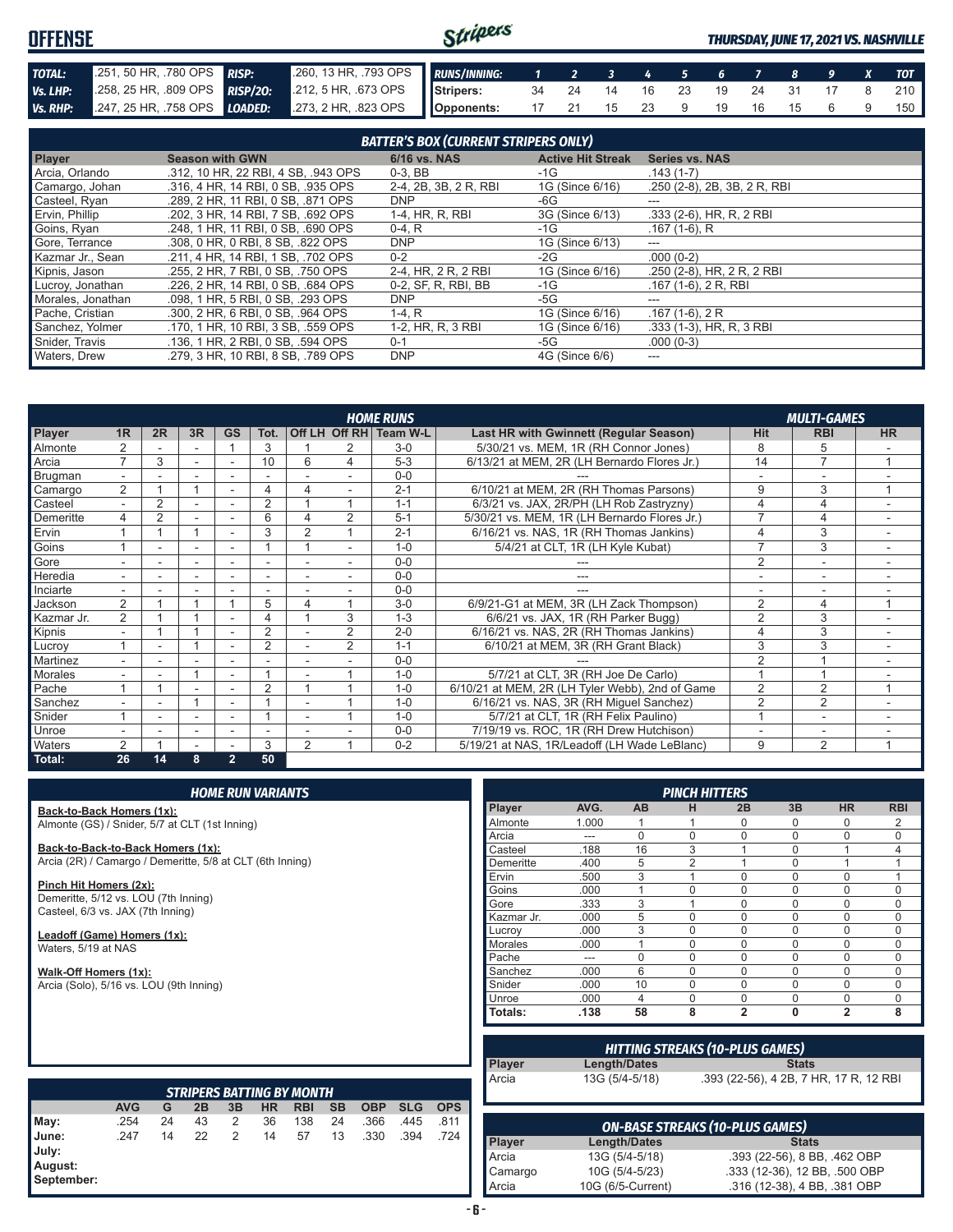#### **ORLANDO ARCIA - SS - #13**

- **• Leaderboard:** Entering 6/17, leads Triple-A Baseball in H (48) and R (34) ... Also ranks among Triple-A East top 10 in TB (2nd, 87), HR (T-3rd, 10), XBH (T-3rd, 19), AVG (8th, .312), OPS (9th, .943), and 2B (T-9th, 9).
- **• 2021 with GWN: Riding a 10G on-base streak since 6/5, batting .316 (12-for-38, 2 2B, 2 HR, 7 R, 4 RBI, 4 BB, 1 SB, .907 OPS)** ... **5/4-5/18:** Hit safely in each of his first 13G (.393, 7 HR, 17 R, 12 RBI, 2 SB, 1.301 OPS) ... **5/9 at CLT:** Tied GWN's single-game homer record with 3 solo blasts (3-for-4, 4 R, 4 RBI) ... **5/15 vs. LOU:** Launched game-winning solo HR (#6) in 8th ... **5/16 vs. LOU:** Blasted walk-off solo HR (#7) in 9th ... **6/10 at MEM:** Set season high with 4 hits (4-for-5, 2B, 2 R).
- **• 2021 with MIL:** Was on Milwaukee's Opening Day roster and batted .091 (1-for-11, 1 RBI) in 4G before being traded to Atlanta on 4/6 (sent to Alternate Training Site).
- **• Spring Training:** .191, 4 2B, 4 R, 6 RBI, .517 OPS in 19G with Milwaukee. **• 2020:** Spent 59 games with the Brewers, batting .260 (10 2B, 1 3B, 5 HR, 22 R, 20
- RBI, 2 SB) ... Played in 2 Postseason games (.143, 1-for-7, 1 HR, 2 RBI).
- **• Acquired:** Via trade with Milwaukee in exchange for RHP Chad Sobotka and RHP Patrick Weigel (4/6/21) ... Originally signed by Milwaukee as a NDFA (10/22/10).
- **• MLB Career:** .244, 69 2B, 7 3B, 42 HR, 180 RBI, 39 SB in 542G with Milwaukee (2016-21) ... Played in the Postseason from 2018-20 (.295, 4 HR, 6 RBI in 13G).

#### **JOHAN CAMARGO - INF - #17**

- **• Leaderboard:** Entering 6/17, ranks among Triple-A East top 10 in OBP (4th, .420), AVG (6th, .316), OPS (10th, .935), and R (T-10th, 23).
- **• 2021 with GWN: Has 5 multi-hit efforts in his last 6G since 6/10, batting .480 (12-for-25, 2 2B, 1 3B, 1 HR, 5 R, 4 RBI, 1.260 OPS)** ... **5/4-5/22:** Hit safely in each of his first 9G (.364, 2 2B, 3 HR, 13 R, 8 RBI) ... **5/8 at CLT:** Notched his first career multi-homer game (2-for-4, 2 HR, 2 RBI) ... **6/5 vs. JAX:** Started 5-4-3 triple play, Gwinnett's first since 5/28/19 at TOL ... **6/10 at MEM:** Homered for first time since 5/8 (2-run, #4) in 4-for-5, 2-RBI effort.
- **• Gwinnett Career:** Has hits in 60 of 80G since 2017, batting .337 (106-for-315, 22 2B, 2 3B, 13 HR, 56 R, 56 RBI, 1 SB, .945 OPS).
- **• 2021 with ATL:** In 5 stints with the Braves, batting .000 (0-for-15, 1 R) in 14G.
- **• Spring Training:** .186, 2 2B, 1 HR, 4 R, 3 RBI in 18G with Atlanta.
- **• 2020:** Made Braves' Opening Day roster and batted .200 (8 2B, 4 HR, 16 R, 9 RBI) in 35G ... Added to the NLCS roster in place of injured Adam Duvall prior to Game 2 and played in 4G (.250, 2-for-8, 1 2B, 1 RBI).
- **• Acquired:** NDFA (7/2/10) out of Panama City, Panama.
- **• MLB Career:** .258, 68 2B, 4 3B, 34 HR, 144 RBI, 2 SB in 360G with Atlanta (2017- 21) ... Played in 2018 and 2020 Postseasons (.087, 1 2B, 1 RBI in 8G).

#### **RYAN CASTEEL - 1B/C - #9**

- **• 2021 with GWN: 5/15-5/18:** Had 6 RBI in 3G span, including 5/15 vs. LOU (1-for-2, GW 3-run double, 3 RBI) and 5/16 vs. LOU (1-for-3, HR, 2 RBI) ... **6/2 vs. JAX:** Notched a pinch-hit 2-run double ... **6/3 vs. JAX:** Hit a pinch-hit 2-run HR (#2).
- **• Spring Training:** Did not play in Atlanta's MLB camp.
- **• 2020:** Was not on the Braves' 60-man player pool ... Did not play.
- **• 2019:** Played 118G with Double-A Mississippi, batting .263 (21 2B, 2 3B, 21 HR, 73 RBI, .811 OPS) ... Ranked 2nd in the Southern League in homers and RBI, 3rd in slugging (.477) ... Was his 2nd career 20-homer season (hit 22 in 2013).
- **• Acquired:** MiLB FA (3/14/21) ... Originally Colorado's 17th-round pick in 2010 out of Cleveland State Community College (Cleveland, TN).

#### **PHILLIP ERVIN - OF - #18**

- **• Leaderboard:** Entering 6/17, ranks among Triple-A East top 10 in BB (T-5th, 21). **• 2021 with GWN: Has tallied an RBI in each of his last 4G since 6/12 (.250, 3-for-12, 2 HR, 2 R, 5 RBI, 1.188 OPS)** ... **6/2 vs. JAX:** Hit a decisive 3-run HR (#1) and tallied a season-high 4 RBI (1-for-4, R) ... **6/13 at MEM:** Belted a game-tying 2-run HR (#2) with 2 outs in the 9th of an eventual 7-6 loss (1-for-3, 1 R, 2 RBI).
- **• Spring Training:** .276, 0 HR, 2 RBI, 1 SB, .647 OPS in 18G with Atlanta ... DFA'd on 3/28, outrighted to the Alternate Training Site on 4/3.
- **• 2020:** Between Cincinnati and Seattle, hit .149 with 3 2B, 4 RBI, 1 SB in 37G ... DFA'd by the Reds (8/28), Mariners (12/16), and Chicago Cubs (2/20/21).
- **• Acquired:** Off waivers from the Chicago Cubs (2/22/21) ... Originally Cincinnati's 1st-round pick (27th overall) in 2013 out of Samford University (Homewood, AL).
- **• MLB Career:** .247, 26 2B, 8 3B, 17 HR, 68 RBI, 15 SB in 237G with CIN, SEA (2017-20) ... Talled 7 of his 8 career triples in 2019 (ranked 7th in NL).

#### **RYAN GOINS - INF - #8**

- **• 2021 with GWN: 5/4 at CLT:** Hit Gwinnett's first homer of the season (opposite field, solo) ... **5/12 vs. LOU:** Set season highs for hits (3-for-4) and RBI (3) ... **5/27- 6/9:** Posted a 7G hitting streak (.375, 9-for-24, 2 2B, 3 R, 2 RBI).
- **• Triple-A Career:** Has played for BUF (2013-16), LHV (2018), CLT (2019), and GWN (2021) ... Was teammates with MGR Matt Tuiasosopo in 2014 with the Bisons.
- **• Spring Training:** .391, 2 2B, 0 HR, 5 RBI, 0 SB, .960 OPS in 16G with Atlanta. **• 2020:** Played in 14G with the Chicago White Sox, batting .000 (0-for-9, 4 R) ...
- Spent most of the year at the Alternate Training Site in Schaumburg, IL.
- **• Acquired:** MiLB FA (2/25/21) ... Originally Toronto's 4th-round pick in 2009 out of Dallas Baptist University (Dallas, TX).
- **• MLB Career:** .228, 71 2B, 12 3B, 22 HR, 158 RBI in 555G with TOR, KC, CWS (2013-20) ... Played for TOR in 2015, 2016 Postseason (.146, 1 HR, 5 RBI in 14G).

#### **TERRANCE GORE - OF - #5**

- **• Leaderboard:** Entering 6/17, ranks among Triple-A East top 10 in SB (T-5th, 8).
- **• 2021 with GWN:** Is 8-for-9 (88.9%) in stolen base attempts over 13G with Gwinnett ... **5/18 at NAS:** Stole 2nd and 3rd base as a pinch runner ... **6/9-G2 at MEM:** Stole 3rd and scored winning run in 8th inning of 3-1 victory.
- **• Spring Training:** Did not play in Atlanta's MLB camp.
- **• 2020:** Logged 2G in his lone season with the Los Angeles Dodgers (0 PA).
- **• Acquired:** MiLB FA (2/18/21) ... Originally Kansas City's 20th-round pick in 2011 out of Gulf Coast Community College (Panama City, FL).
- **• MLB Career:** .224, 2 2B, 1 3B, 0 HR, 1 RBI, 40 SB in 102G with KC, CHC, LAD (2014-20) ... Played in the Postseason with KC (2014-15) and CHC (2018), going 0-for-2 with 3 R, 5 SB ... Won World Series with the Royals in 2015.

#### **SEAN KAZMAR JR. - INF - #4**

- **• 2021 with GWN: 5/25 vs. MEM:** Lined a walk-off single in the 9th for a 2-1 win, his first career walk-off RBI with Gwinnett ... **6/6 vs. JAX:** Tied Joey Terdoslavich for 3rd on Gwinnett's career home run list (#41, 1-for-4, 1 RBI).
- **• Gwinnett Career:** Batting .267 (635-for-2381, 131 2B, 12 3B, 41 HR, 290 R, 284 RBI, 24 SB) in 693G over 8 seasons ... Leads Gwinnett in career G, AB, H, TB (913), 2B, R, RBI ... Ranks 2nd in career 3B (12) ... Ranks T-3rd in career HR (41).
- **• 600 Club:** His 635 hits are 4th-most in Richmond/Gwinnett history (Larry Whisenton leads with 657 hits) ... Is one of 5 players in RICH/GWN history with 600 hits.
- **• 2021 with ATL:** Contract selected on 4/17, has spent 2 stints with Atlanta (4/17- 4/23, 5/4-5/7), going 0-for-2 ... Pinch hit on 4/17 at the Chicago Cubs, marking his first MLB appearance in 4,589 days since 9/23/08 with San Diego ... The last player with a bigger gap between MLB appearances was Ralph Winegarner (13 years, 14 days between 6/23/36 with CLE and 7/7/49 with STL).
- **• Spring Training:** .409, 3 HR, 9 RBI, 0 SB, 1.415 OPS in 25G with Atlanta.
- **• 2020:** Was an NRI to Braves Spring Training, but not on 60-man player pool.
- **• Acquired:** MiLB FA (12/7/20) ... Originally San Diego's 5th-round pick in 2004 out of the College of Southern Nevada.
- **• MLB Career:** .195, 1 2B, 0 3B, 0 HR, 2 RBI in 22G with San Diego (2008) and Atlanta (2021).

#### **JASON KIPNIS - INF - #22**

- **• 2021 with GWN: 5/28 vs. MEM:** Belted a decisive 3-run HR (#1, 2-for-3, 3 RBI) ... **6/16 at NAS:** Hit another game-winning HR (#2), a 2-run shot (2-for-4, 2 R, 2 RBI).
- **• Spring Training:** .241, 1 2B, 1 HR, 2 R, 3 RBI in 12G with Atlanta ... Released on 3/27, re-signed to MiLB deal on 3/29.
- **• 2020:** In his lone season with the Chicago Cubs, hit .237 (8 2B, 1 3B, 3 HR, 16 RBI, 1 SB) in 44G ... Played in 2G during the Postseason (0-for-3, 1 BB, 1 SO) ... Elected Free Agency on 10/28.
- **• Acquired:** MiLB FA (3/29/21) ... Originally Cleveland's 2nd-round pick in 2009 out of Arizona State University (Tempe, AZ).
- **• MLB Career:** .260, 260 2B, 24 3B, 126 HR, 545 RBI, 136 SB in 1,165G with CLE, CHC (2011-20) ... Was 2-time AL All-Star with the Indians (2013, 2015) ... Hit .192 (3 2B, 1 3B, 4 HR, 9 RBI) in 26G during the Postseason with CLE (2013, 2016-18) and CHC (2020).

#### **JONATHAN LUCROY - C - #62**

- **• 2021 with GWN: 5/26 vs. MEM:** Went 2-for-4 with a 3-run double and 4 RBI ... **6/10 at MEM:** Blasted a 3-run homer (#2, 2-for-3, 3 RBI).
- **• 2021 with WSH:** Signed by Washington on 4/6, played 5G (.357, 5-for-14, 1 2B, 2 RBI) ... DFA'd on 4/12, outrighted and elected free agency on 4/14.
- **• Spring Training:** .333, 1 2B, 1 R, .867 OPS in 14G with Chicago White Sox ... Released on 3/30 (had signed a MiLB deal on 2/11).
- **• 2020:** Signed by Boston to a MiLB deal on 2/19 ... Contract selected on 7/17 and played in 1G (7/24 vs. BAL, no AB) ... DFA'd on 7/29, released on 9/15 ... Signed with Philadelphia on 9/15 and joined Alternate Site (no MLB call-up).
- **• Acquired:** MiLB FA (5/17/21) ... Originally Milwaukee's 3rd-round pick in 2007 out of the University of Louisiana-Lafayette.
- **• MLB Career:** .274, 217 2B, 24 3B, 108 HR, 547 RBI, 30 SB in 1,208G with MIL, TEX, COL, OAK, LAA, CHC, BOS, WSH (2010-21) ... 2-time NL All-Star (2014, 2016 with MIL) ... Played in Postseason for MIL (2011), TEX (2016), COL (2017), OAK (2018), batting .235 with 1 HR, 6 RBI in 15G.

#### **JONATHAN MORALES - C - #20**

- **• 2021 with GWN: 5/7 at CLT:** Tied his single-game career high with 5 RBI, going 2-for-6 with a 3-run HR (#1) in the 9th.
- **• Spring Training:** .250, 0 HR, 1 RBI, 0 SB, 1.200 OPS in 12G with Atlanta.
- **• 2020:** Spent entire year at Braves Alternate Site in Gwinnett (no MLB debut) ... Played for Caguas of the Puerto Rican Winter League (.394, 3 HR, 9 RBI in 13G), earning PWL Postseason All-Star honors.
- **• 2019:** Hit .240 (13 2B, 2 HR, 27 R, 25 RBI) in 80G between Double-A Mississippi and Gwinnett ... Logged 1 game during the IL Playoffs (0-for-1, BB).
- **• Acquired:** Braves' 25th-round pick in 2015 out of Miami-Dade Community College.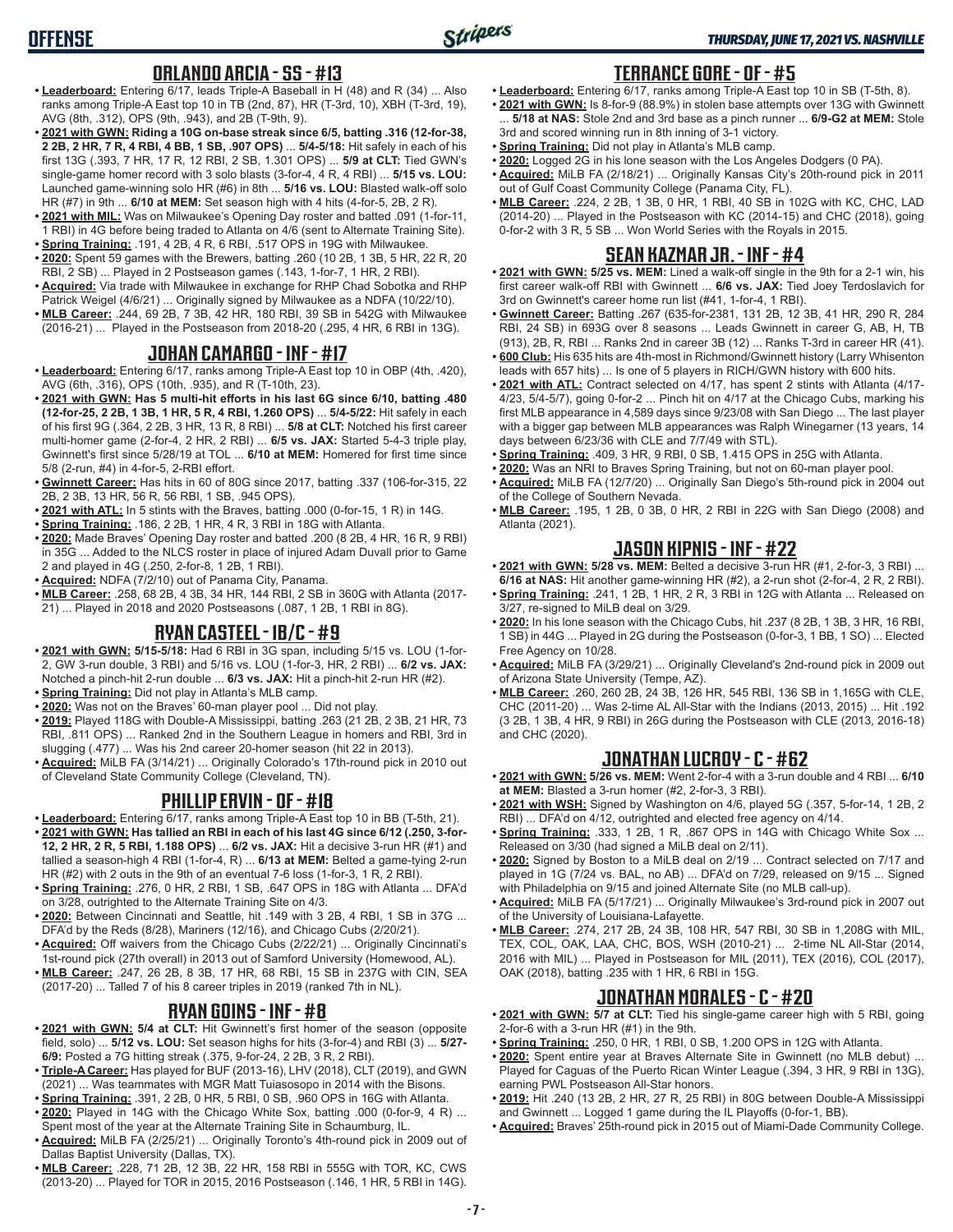### **OFFENSE**

#### **CRISTIAN PACHE - OF - #15**

- **• MLB.com Prospect Ranks:** #1 (Braves Top 30), #10 (Top 100).
- **• 2021 with GWN:** Joined Stripers on a rehab assignment from 5/29-6/1, played 1G before being activated and optioned on 6/2 ... **6/5 vs. JAX:** Went 3-for-6 with 2 doubles, including game-tying 2-run double in 9th ... **6/10 at MEM:** Tallied his first career multi-homer game (3-for-5, 2 HR, 3 R, 4 RBI).
- **• 2021 with ATL:** On Atlanta's Opening Day roster for the first time ... Hit .111 (3 2B, 1 HR, 6 R, 4 RBI) in 22G ... Placed on IL twice, on 4/14 and 5/14 ... Was at the Alternate Training Site from 4/24-4/30.
- **• Spring Training:** .184, 2 2B, 1 3B, 4 R, 3 RBI, 2 SB in 17G with Atlanta.
- **• 2020:** Spent most of the year at the Braves Alternate Training Site ... Made his MLB debut on 8/21 vs. Philadelphia (1-for-4) ... Played just 2G during regular season (.250) ... Also made MLB Postseason debut (.182, 1 2B, 1 HR, 4 R, 4 RBI in 12G).
- **• 2019:** Between Mississippi (104G) and Gwinnett (26G), hit .277 (36 2B, 9 3B, 12 HR, 63 R, 61 RBI, 8 SB, .802 OPS) in 130G ... Named a Southern League Postseason All-Star and MLB All-Star Futures Game participant.
- **• Acquired:** NDFA (7/4/15) out of Santo Domingo Centro, D.R.
- **• MLB Career:** .119, 3 2B, 0 3B, 1 HR, 4 RBI, 0 SB in 24G with Atlanta (2020-21).

#### **YOLMER SANCHEZ - INF - #2**

- **• 2021 with GWN: 5/7 at CLT:** Went 3-for-5 with 3 runs, 3 RBI and Gwinnett's first triple of the year ... **6/9-G2 at MEM:** Stole home plate as part of a double-steal with Drew Waters, scored the tying run in 3-1 win (1-for-2, R, SB) ... **6/16 vs. NAS:** After going 30G without a homer, launched his 1st of the year (3-run, 1-for-2, 3 RBI).
- **• Spring Training:** .190, 0 XBH, 2 RBI, 1 SB, .451 OPS in 15G with Baltimore ... DFA'd on 3/27, released on 3/30.
- **• 2020:** Played 11G with the Chicago White Sox, batting .313 (3 2B, 1 HR, 1 RBI, 1.164 OPS) ... Made his MLB Postseason debut in the ALWCS (1G, no at-bat).
- **• Acquired:** MiLB FA (3/31/21) ... Originally a NDFA with Chi. White Sox (5/29/09).
- **• MLB Career:** .245, 113 2B, 24 3B, 32 HR, 215 RBI, 30 SB in 657G with the Chicago White Sox (2014-20) ... Won an AL Gold Glove in 2019 (.987 FPCT at 2B).

#### **TRAVIS SNIDER - OF/INF - #26**

- **• 2021 with GWN: 5/5-5/9:** Drew 8 walks in his first 3G ... **6/3 vs. JAX:** Recorded his first multi-hit game (2-for-3, R).
- **• Spring Training:** Did not play in Atlanta's MLB camp.
- **• 2020:** Signed by Miami on 7/24 and reported to the Marlins' Alternate Training Site in Jupiter, FL, but was released on 8/27 and did not reach the Majors.
- **• 2019:** Played for Triple-A Reno in Arizona's system (.294, 22 2B, 4 3B, 11 HR, 41 RBI, 3 SB, .899 OPS in 93G).
- **• Acquired:** MiLB FA (2/26/21) ... Originally Toronto's 1st-round pick (14th overall) in 2006 out of Henry M. Jackson High School (Mill Creek, WA).
- **• MLB Career:** .244, 100 2B, 7 3B, 54 HR, 212 RBI, 22 SB in 630G with TOR, PIT (2008-15) ... Played for PIT in the Postseason from 2013-15 (.250, 1-for-4 in 3G).

#### **DREW WATERS - OF - #11**

- **• Leaderboard:** Entering 6/17, ranks among Triple-A East top 10 in SB (T-5th, 8).
- **• MLB.com Prospect Ranks:** #2 (Braves Top 30), #27 (Top 100 Prospects).
- **• 2021 with GWN: Batting .316 (25-for-79, 4 2B, 3 HR, 16 R, 9 RBI, 6 SB, .906 OPS) in last 21G since 5/15** ... **5/18 at NAS:** Recorded his first career multi-HR game (3-for-5, 2 HR, 3 RBI) and became the first GWN player to homer from both sides of the plate since Mel Rojas Jr. (7/7/16 at CLT) ... **5/19 at NAS:** Fell a triple shy of the cycle in his first 4-hit game at Triple-A (4-for-5, 2B, HR, 2 R, 2 RBI, 2 SB) ... **6/9-G2 at MEM:** Lined RBI single in 8th (2-for-3, R, RBI) for last-at-bat 3-1 win.
- **• Spring Training:** .500, 1 2B, 0 HR, 2 RBI, 1 SB in 4G with Atlanta.
- **• 2020:** Spent entire year at Braves Alternate Site in Gwinnett (no MLB debut).
- **• 2019:** Hit .309 (40 2B, 9 3B, 7 HR, 80 R, 52 RBI, 16 SB) in 134G with Double-A Mississippi and Gwinnett ... Won Southern League Batting Title (.319, best in MIS history) and Most Valuable Player (1st in MIS history) ... Ranked among MiLB top 5 in doubles (T-3rd, 40) and hits (5th, 163).
- **• Acquired:** Braves' 2nd-round pick in 2017 out of Etowah High School (Woodstock, GA) ... Named Gatorade Georgia Baseball Player of the Year in 2017.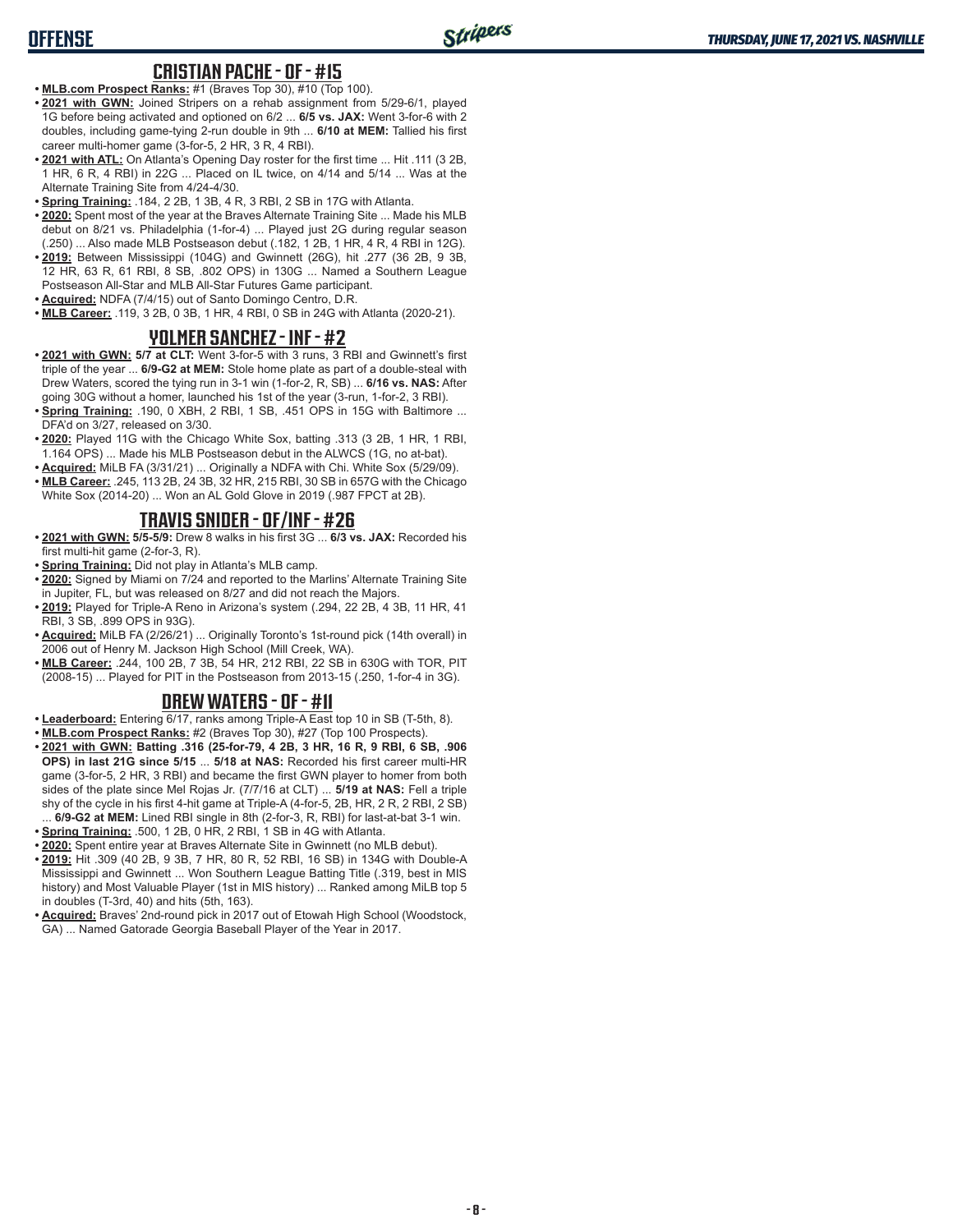### **SEASON SUMMARY**



**HITTING (GAME):**

#### **TEAM HIGHS & LOWS**

| <b>OFFENSE:</b>                                                      |  |
|----------------------------------------------------------------------|--|
|                                                                      |  |
|                                                                      |  |
|                                                                      |  |
|                                                                      |  |
|                                                                      |  |
|                                                                      |  |
|                                                                      |  |
|                                                                      |  |
|                                                                      |  |
|                                                                      |  |
|                                                                      |  |
|                                                                      |  |
|                                                                      |  |
|                                                                      |  |
|                                                                      |  |
|                                                                      |  |
| <b>PITCHING:</b>                                                     |  |
|                                                                      |  |
|                                                                      |  |
| Most Runs Allowed, Inning4 (8x, last: 2nd Inning, 6/9-G1 at Memphis) |  |
|                                                                      |  |
|                                                                      |  |
|                                                                      |  |
|                                                                      |  |
| Most Home Runs Allowed, Game  3 (3x, last: 6/5 vs. Jacksonville)     |  |
|                                                                      |  |

Most Wild Pitches, Game 3 (3x, last: 5/21 at Nashville)

Most Double Plays Turned, Game ............................3 (2x, last: 5/29 vs. Memphis) Most Triple Plays Turned, Game 1 (6/5 vs. Jacksonville) Most Errors, Game 3 (5/15 vs. Louisville) Most Stolen Bases Allowed, Game .......................... 2 (3x, last: 6/6 vs. Jacksonville) Most Caught Stealing, Game 1 (7x, last: 6/11 at Memphis)

#### **INDIVIDUAL HIGHS & LOWS**

| PITCHING (GAME): |  |
|------------------|--|
|                  |  |
|                  |  |
|                  |  |
|                  |  |
|                  |  |
|                  |  |
|                  |  |
|                  |  |
|                  |  |
|                  |  |
|                  |  |
|                  |  |
|                  |  |
|                  |  |
|                  |  |

#### **DEFENSE (GAME):**

#### **STREAKS**

|  |  | OFFENSIVE (LONGEST IN 2021 ONLY): |
|--|--|-----------------------------------|
|--|--|-----------------------------------|

#### **PITCHING (LONGEST IN 2021 ONLY):**

#### **LAST TIME IT HAPPENED (GWINNETT REGULAR-SEASON HISTORY)**

#### **TEAM OFFENSE:**

| $1 - 2111 - 11 - 110$ |  |
|-----------------------|--|
|                       |  |
|                       |  |
|                       |  |
|                       |  |
|                       |  |
|                       |  |
|                       |  |
|                       |  |
|                       |  |
|                       |  |
|                       |  |
|                       |  |
|                       |  |
|                       |  |
|                       |  |
| <b>TEAM PITCHING:</b> |  |
|                       |  |
|                       |  |
|                       |  |
|                       |  |
|                       |  |
|                       |  |
|                       |  |
|                       |  |

#### **TEAM DEFENSE:**

|  | Turn a Triple Play 6/5/21 vs. Jacksonville (Camargo-Kipnis-Snider) |
|--|--------------------------------------------------------------------|
|  |                                                                    |

### **TEAM MISCELLANEOUS:**<br>18-Run Margin of Victory....

| 21-Run Margin of Defeat…………………………………7/13/12 at Louisville (Lost 1-22) |  |  |
|-----------------------------------------------------------------------|--|--|

| <b>TEAM MISCELLANEOUS</b>                                                                                                                |
|------------------------------------------------------------------------------------------------------------------------------------------|
| Largest Margin of Defeat5 Runs (3x, last: 6/12 at Memphis, 1-6)<br>Largest Blown Lead (Loss)3 Runs (2x, last: 6/13 at Memphis, 4-1, 6-7) |
|                                                                                                                                          |
|                                                                                                                                          |

#### **INDIVIDUAL OFFENSE:**

**DEFENSE:**

|                             | Never                                                                      |
|-----------------------------|----------------------------------------------------------------------------|
|                             |                                                                            |
|                             |                                                                            |
|                             |                                                                            |
|                             |                                                                            |
|                             |                                                                            |
|                             |                                                                            |
|                             | Homers, Both Sides of Plate  Drew Waters (5/18/21 at Nashville)            |
|                             |                                                                            |
|                             |                                                                            |
|                             | Back-to-Back-to-Back Homers  Arcia/Camargo/Demeritte (5/8/21 at Charlotte) |
|                             |                                                                            |
|                             |                                                                            |
|                             |                                                                            |
|                             |                                                                            |
|                             |                                                                            |
|                             |                                                                            |
|                             |                                                                            |
|                             |                                                                            |
|                             |                                                                            |
|                             |                                                                            |
|                             |                                                                            |
| <b>INDIVIDUAL PITCHING:</b> |                                                                            |
|                             | $\overline{a}$                                                             |

| 9.0-Inning No-Hitter (Solo)Todd Redmond (5/28/10 at Louisville)                 |
|---------------------------------------------------------------------------------|
| 9.0-Inning No-Hitter (Comb.)  Wooten/Marksberry/Ramirez (6/30/16 at Louisville) |
|                                                                                 |
|                                                                                 |
| 21 Consecutive Saves Converted Jairo Asencio (9/6/09-8/8/11)                    |
| 25.0-Inning Scoreless Streak Stephen Marek, 25.1 IP (6/6/10-8/2/10)             |
|                                                                                 |